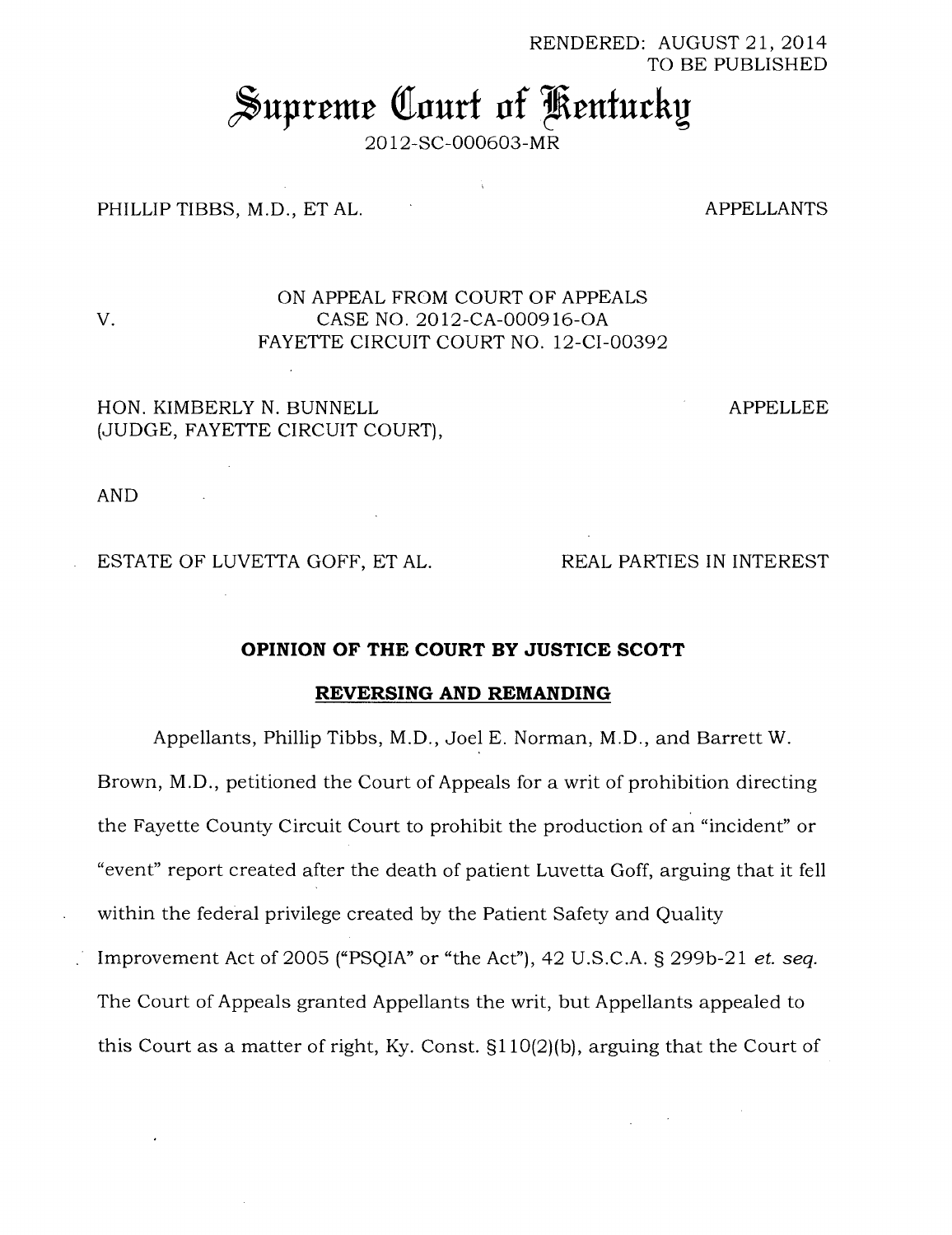Appeals erroneously limited the protective scope of the privilege. No crossappeals were filed.

Appellants now present a question of first impression to this Court regarding the proper scope of the privilege established by the Act. As such, the issuance of the writ is *not* before us, and therefore stands, as does the order of remand for further review. We only address the scope of the Act's privilege, as this is the sole issue presented on appeal. For the reasons that follow, we reverse and clarify the scope of the Act's privilege to be applied on remand.

## **I. BACKGROUND**

The underlying case is a medical malpractice action in which Goff died as a result of complications from an elective spine surgery performed by Appellants at the University of Kentucky Hospital. Goff's estate filed a wrongful death and medical malpractice action against Appellants, and this appeal stems from a discovery dispute regarding an alleged post-incident or event report generated by a UK Hospital surgical nurse concerning the surgery through the UK HealthCare Patient Safety Evaluation System on the day of the event.<sup>1</sup>

During discovery, Goff's estate requested the following:

INTERROGATORY NO. 26: Please state whether any investigation, including but not limited to peer review and/or incident reports, has been conducted upon the medical treatment, surgery or care rendered to the Plaintiff, by you, or anyone at your direction or control, and if so, by whom, when and the results thereof. If yes, produce such documents.

<sup>&</sup>lt;sup>1</sup> The UK HealthCare Risk Management Department now oversees the daily operation of UK HealthCare's Patient Safety Evaluation System (PSES).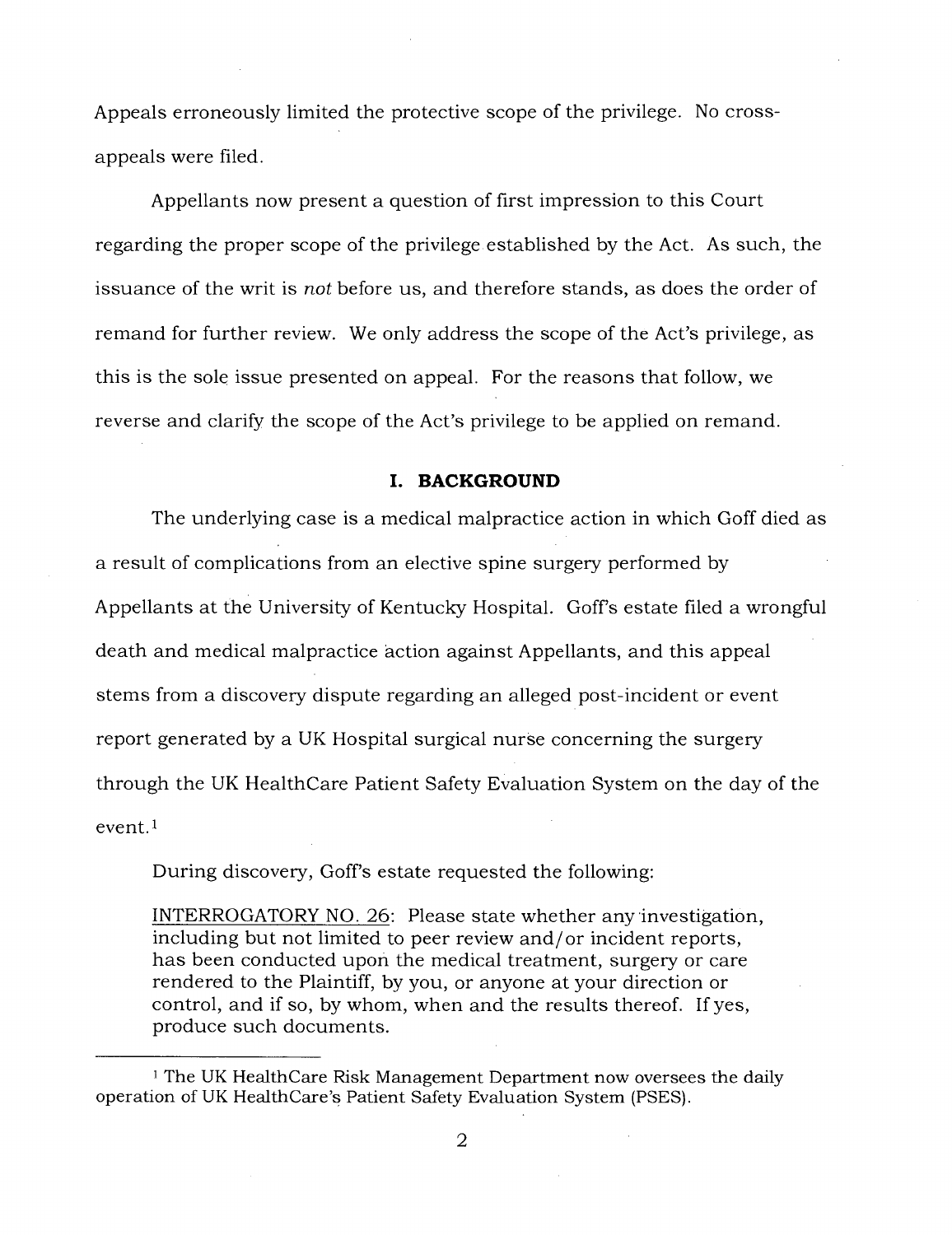REQUEST NO. 7: Please produce any and all documents generated by any investigation, including but not limited to, peer review and/or incident reports of the events of January 3, 2011 through January 26, 2011, as identified in your answer to interrogatory No. 26.

Appellants then moved for a protective order concerning the report, asserting that the only post-incident report that exists is a "report created through UK HealthCare's Patient Safety Evaluation System" and, thus, it is protected from discovery by the new federal privilege for patient safety work product created by the Act.<sup>2</sup>

The trial court denied Appellants' motion and ordered production of the document *if* it was generated by"someone involved in or with actual knowledge of the medical care,"<sup>3</sup> at UK.

<sup>2</sup>Peer review documents and incident reports are not otherwise privileged in malpractice litigation in Kentucky. *Saleba v. Schrand,* 300 S.W.3d 177 (Ky. 2009).

<sup>3</sup>Particularly, the trial court ordered:

1. The Court finds that the incident report subject to the defendants' motion is not entitled to the privilege contained in the Patient Safety and Quality Improvement Act of 2005, 42 U.S.C. §§ 299b-22(a) and 299b-21 (the "Act"). The Court holds that the incident report is not "patient safety work product" because it is exempted from the definition of "patient safety work product" by the "clarification" contained § 299b-21(7)(B) of the Act.

2. The Court holds that the incident report is discoverable only if it was prepared by someone involved in or with actual knowledge of the medical care rendered to Mrs. Goff at the University of Kentucky ("UK"). Therefore, the defendants' motion for a protective order is OVERRULED if the incident report was prepared by a person who was involved in and had actual knowledge of Mrs. Goff's medical care at UK. The motion for protective order is SUSTAINED if the incident report was prepared by a person who was not involved in and did not have actual knowledge of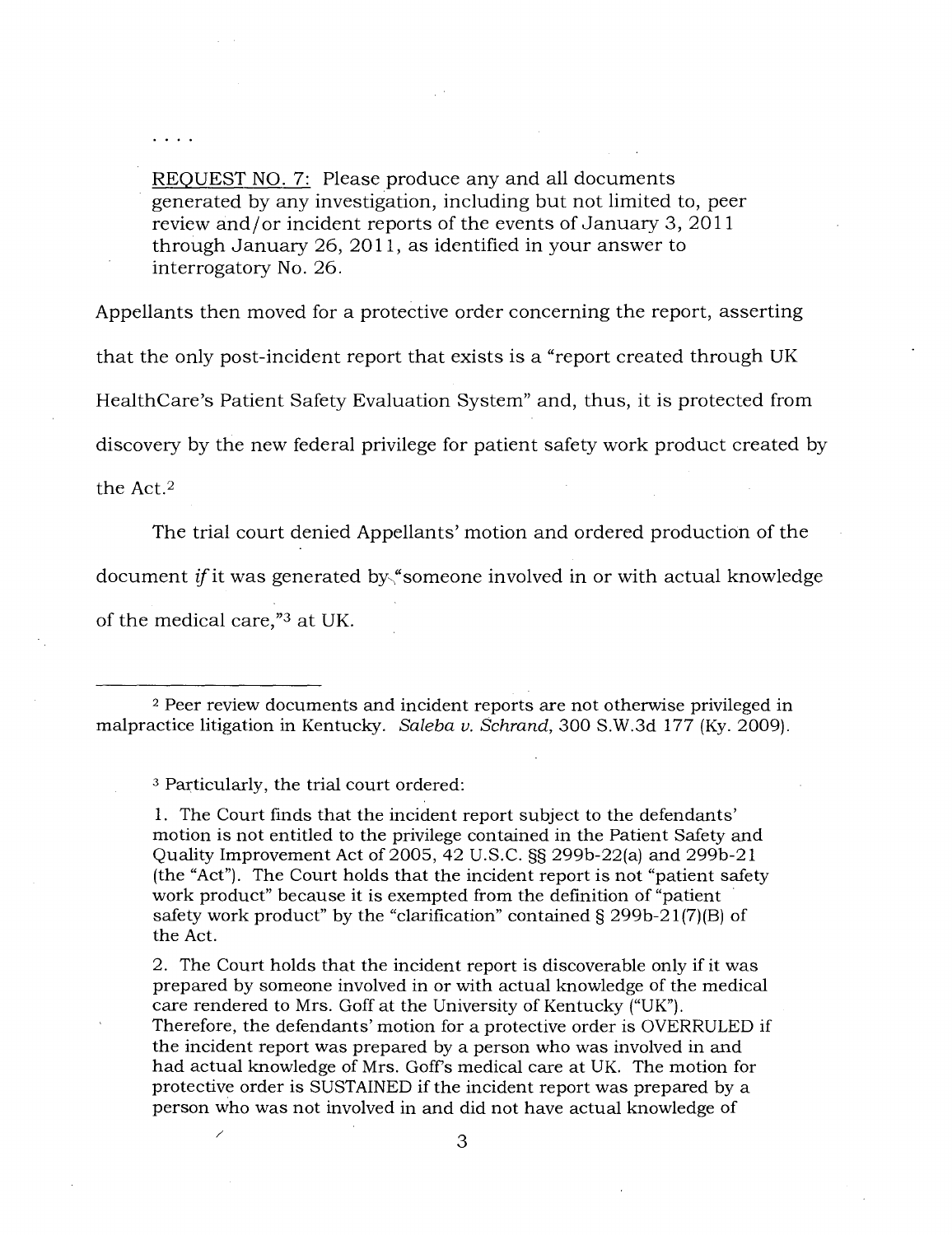Appellants then sought a writ of prohibition preventing the trial court from ordering production of the report, and the Court of Appeals entered an order granting the writ of prohibition, holding the Act's federal privilege preempted the trial court from ordering the disclosure of information privileged under federal statutory law, $4$  but that the Act's privilege is limited to "documents that contain a self-examining analysis," and, thus, remanded the matter to the trial court with instructions to conduct an *in camera* review of the document at issue to determine if it contained the required "self-examining analysis."<sup>5</sup>

Mrs. Goff's medical care at UK. Within 20 days of the entry of this order, the defendants shall either produce the incident report or advise the Court and opposing counsel that it is not being produced because it was prepared by a person who was not involved in and did not have actual knowledge of Mrs. Goff's medical care at UK.

3. If the incident report is produced pursuant to this Order, it shall be maintained in a confidential manner, shall not be used for any purpose outside of this litigation, and shall not be disclosed to any person, party, or attorney who is not involved in this litigation. The Court will also allow appropriate redactions of elements of the form (as opposed to the substantive content inserted therein) if deemed necessary to protect any proprietary information regarding the form itself.

<sup>4</sup>The section in the Code of Federal Regulations dealing with the privilege for patient safety work product states:

(a) Privilege. Notwithstanding any other provision of Federal, State, local, or Tribal law and subject to paragraph (b) of this section and § 3.208 of this subpart, patient safety work product shall be privileged and shall not be:

(1) Subject to a Federal, State, local, or Tribal civil, criminal, or administrative subpoena or order, including in a Federal, State, local, or Tribal civil or administrative disciplinary proceeding against a provider; . . . .

## 42 C.F.R. § 3.204

<sup>5</sup> The alleged "incident report," or, as Appellants refer to it, the "incident/event" report," has yet to be produced. However, given Appellants' petition for a writ, the current appeal, and the fact that the report was generated by a UK surgical nurse on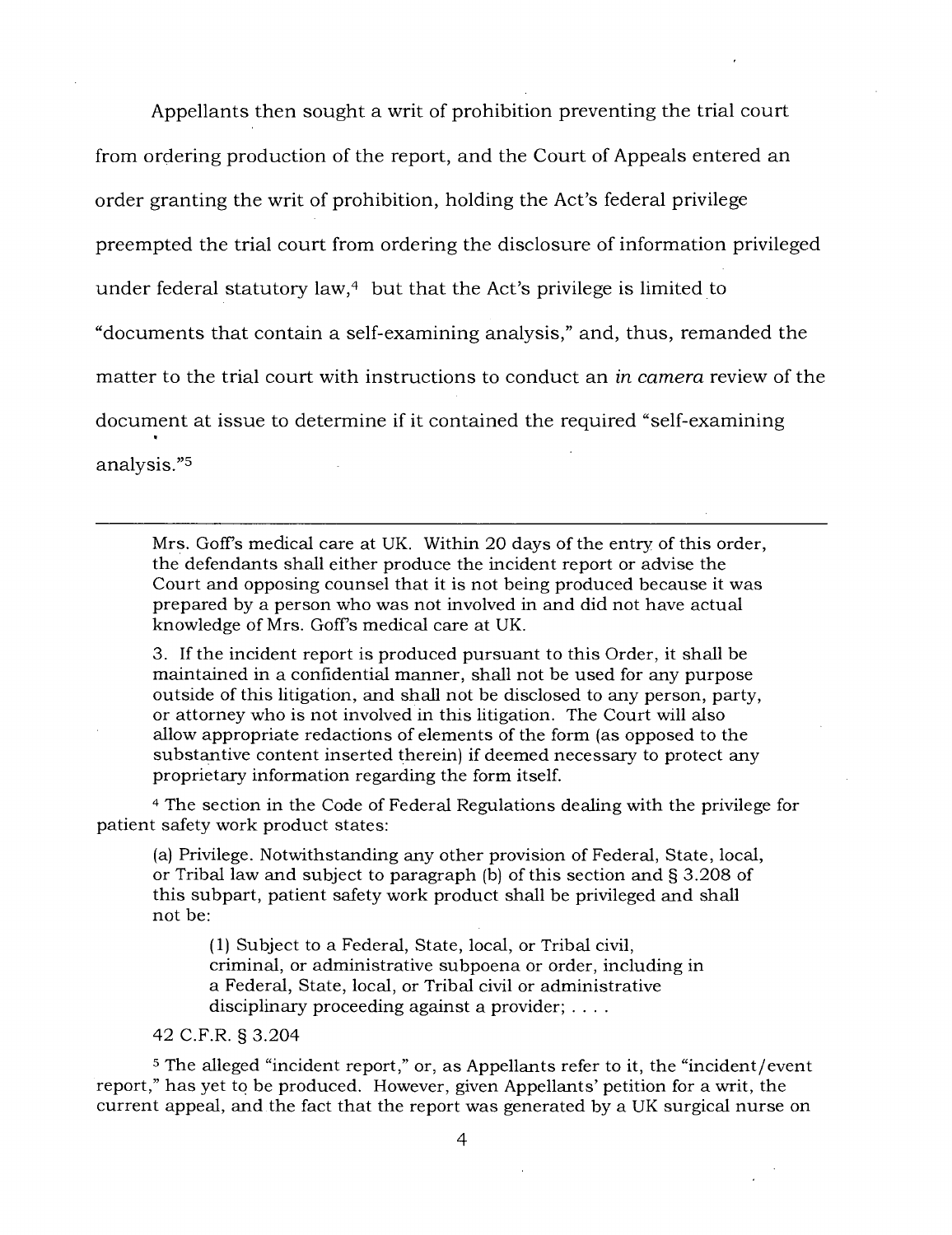Appellants now appeal from the Court of Appeals' opinion and order alleging that the Court of Appeals erroneously limited the scope of the privilege. Appellants base their appeal on the portion of the Court of Appeals order limiting the privilege to documents containing a "self-examining analysis," arguing that the term "self-examining analysis" is neither found nor implied in the Act or its legislative history.

#### **II. PSQIA**

Before we address the scope of the Act's privilege, we feel that it is important to discuss the history and purpose of the Act as established by the United States Congress. Congress enacted this legislation in order to encourage health care providers to voluntarily associate and communicate privileged patient safety work product (PSWP) among themselves through inhouse patient safety evaluation systems (PSES) and with and through affiliated patient safety organizations (PSO) in order to hopefully create an enduring national system capable of studying, analyzing, disseminating, and acting on events, solutions, and recommendations for the betterment of national patient safety, healthcare quality, and healthcare outcomes. 42 U.S.C.A. § 299b-21, *et*  seq.; see also Dep't of Fin. & Prof'l Regulation v. Walgreen Co., 970 N.E.2d 552, 557 (Iii. App. Ct. 2012) ("The Patient Safety Act 'announces a more general

the day of the event, the probability that the report was prepared by someone "not involved in, nor having actual knowledge of" the underlying treatment is very low.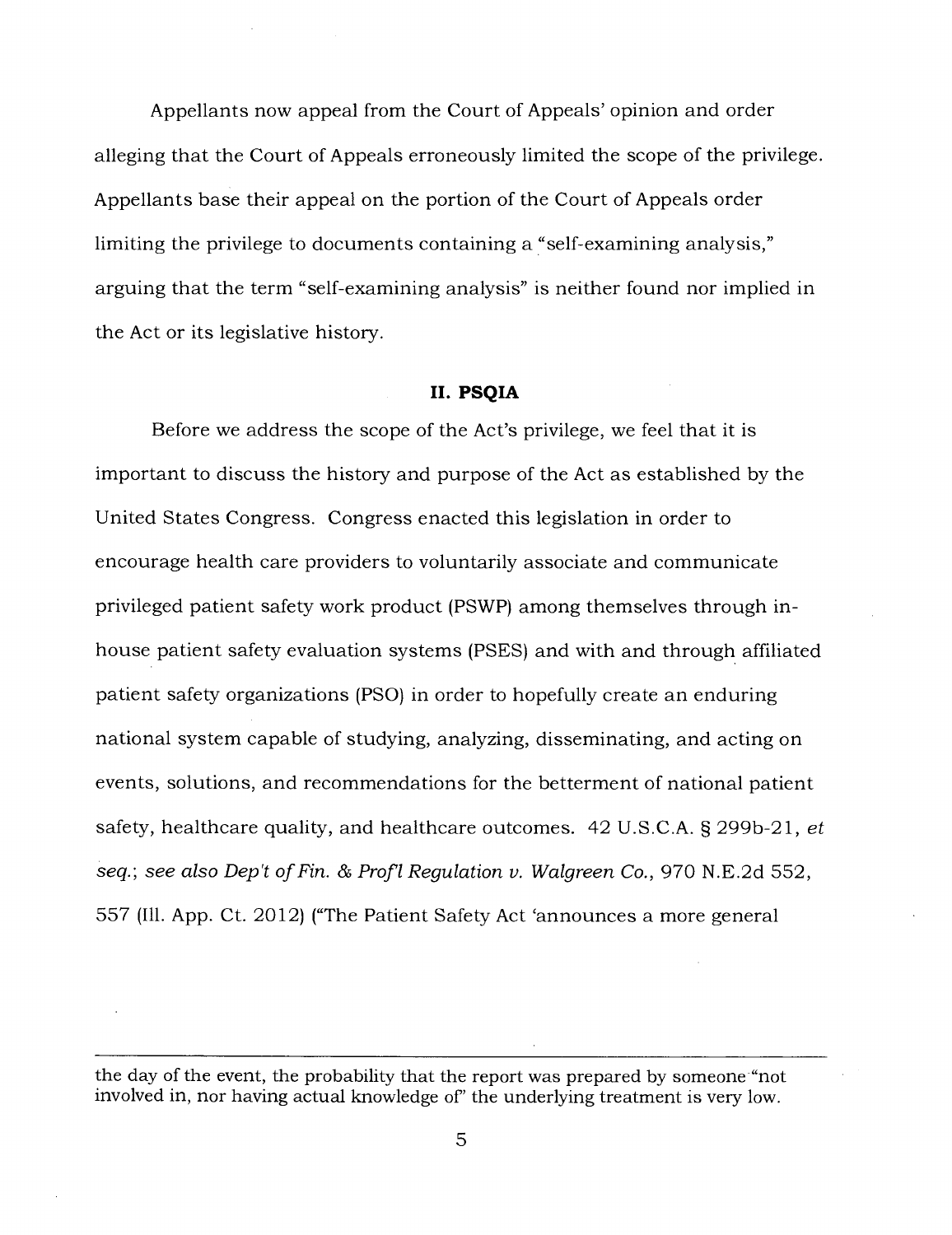approval of the medical peer review process and more sweeping evidentiary protections for materials used therein."" (citation omitted)).<sup>6</sup>

Congress took such action following the Institute of Medicine's (IOM) publication of a report entitled *To Err is Human: Building a Safer Health System,* in which it was estimated that up to 98,000 Americans die each year as a result of medical errors, most of which "errors were not the result of personal recklessness but rather resulted from faulty systems, processes, and conditions." *Lee Med., Inc. v. Beecher,* 312 S.W.3d 515, 534 (Tenn. 2010) *(citing* Institute of Medicine, Committee on Quality of Health Care in America, *To En-Is Human: Building a Safer Health System,* 49-66 (2000)). Prior to the Act, providers had little incentive to communicate amongst themselves and to report and analyze errors nationally due to fear that such communications or analysis might well generate litigation and/or be discoverable therein.

<sup>6</sup>Traditionally, "medical malpractice suits . . . [were] considered to be the cornerstone mechanism of regulating patient safety in the United States." Levy, et. al., *The Patient Safety and Quality Improvement Act of 2005 Preventing Error and Promoting Patient Safety,* 31 J. Legal Med. at 400. "One defect [of this litigation, however,] is that [it] only addresses negligent care that actually [causes] damage." *Id.* "Beyond medical malpractice, medical peer review is the other main institutional process that deals with patient safety. Medical peer review is a mechanism in which a committee, composed of medical professionals, evaluates the appropriateness of care or determines the adequacy of practitioners' credentials. The Joint Commission (formerly the Joint Commission on Accreditation of Healthcare Organizations, or JCAHO), the Medicare program, and all states require a peer review process for providers." *Id.* at 400-01 (footnotes omitted). "Through its accreditation activities, The Joint Commission promotes patient safety by requiring member organizations to report serious adverse patient health events and performing root cause analysis on those events." *Id.* at 406. "However, such serious events are a very small proportion of patient care errors. There [were no] mechanisms for evaluating 'near misses' that [did] not result in serious harm." *Id.*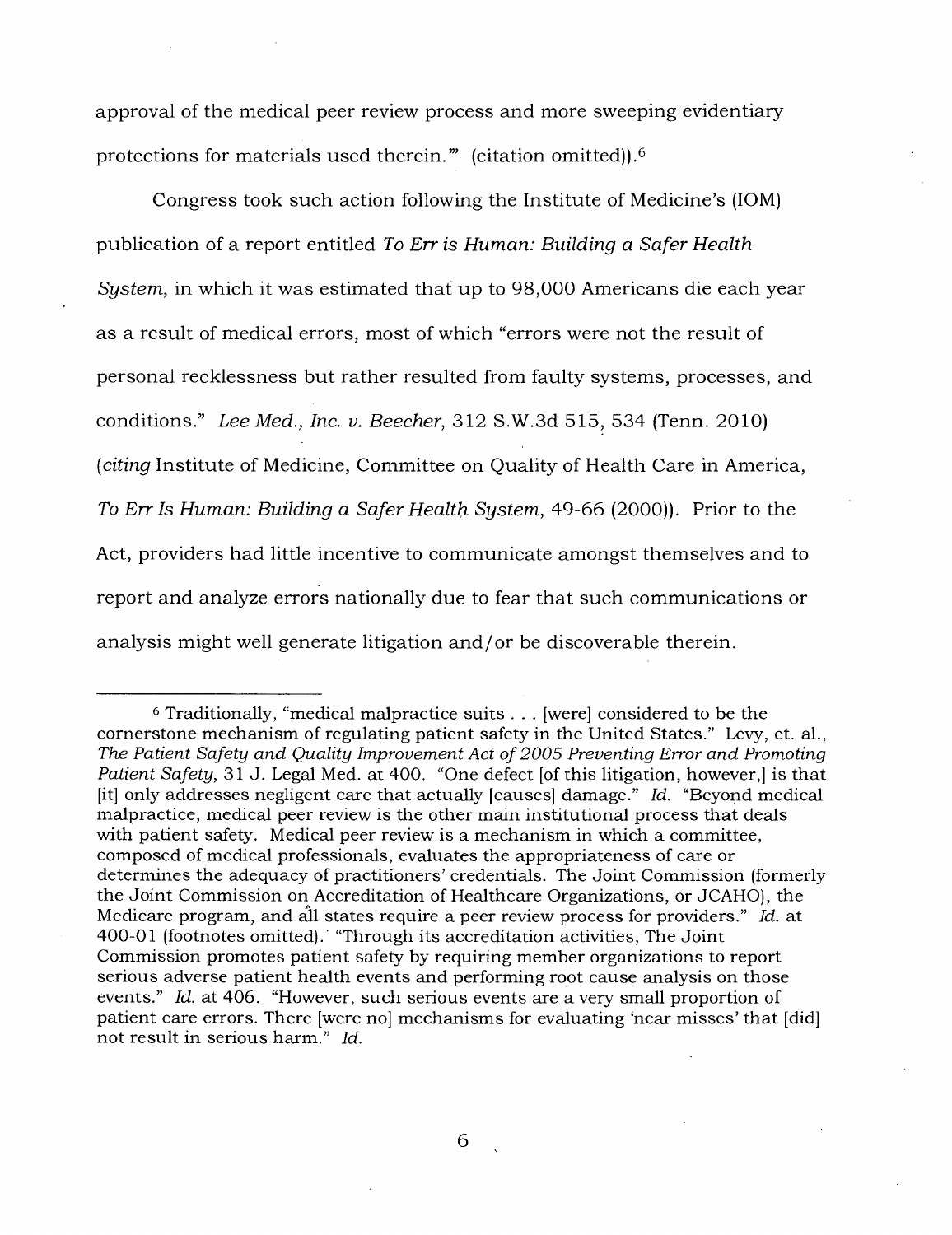The intended purpose of the Act is set out in the House of Representatives report, as follows:

The IOM report offered several recommendations to improve patient safety and reduce medical error, including that Congress pass legislation to extend peer review protections to data related to patient safety and quality improvement that are developed and analyzed by health care organizations for internal use or shared with others solely for the purpose of improving safety and quality.

This bill's intended purpose is to encourage the reporting and analysis of medical errors and health care systems by providing peer review protection of information reported to patient safety organizations for the purposes of quality improvement and patient safety. These protections will facilitate an environment in which health care providers are able to discuss errors openly and learn from them. The protections apply to certain categories of documents and communications termed "patient safety work product" that are developed in connection with newly created patient safety organizations. This patient safety work product is considered privileged and, therefore, cannot be subject to disclosure . . . .

H.R. Rep. No. 109-197 (2005). Complementing the privilege is a confidentiality provision establishing that "patient safety work product shall be confidential and shall not be disclosed" except as authorized by the Act itself.  $\,$  42 U.S.C.A. §  $\,$ 

299b-22(b); *see also* 42 C.F.R. § 3.206(b). <sup>7</sup>

#### **III. ANALYSIS**

Appellants raise a very narrow issue before this Court: whether the

Court of Appeals erred in limiting the privilege to documents employing a "self-

<sup>7</sup>The Act empowers the Secretary of Health and Human Services to commence enforcement proceedings against anyone (including any healthcare provider) who knowingly or recklessly discloses identifiable patient safety work product in violation of the confidentiality provision. 42 U.S.C.A. § 299b-22(f); 42 C.F.R. §§ 3.402-3.552. Violations of the confidentiality provision are punishable by civil monetary penalties of up to \$11,000 per violation. *Id.*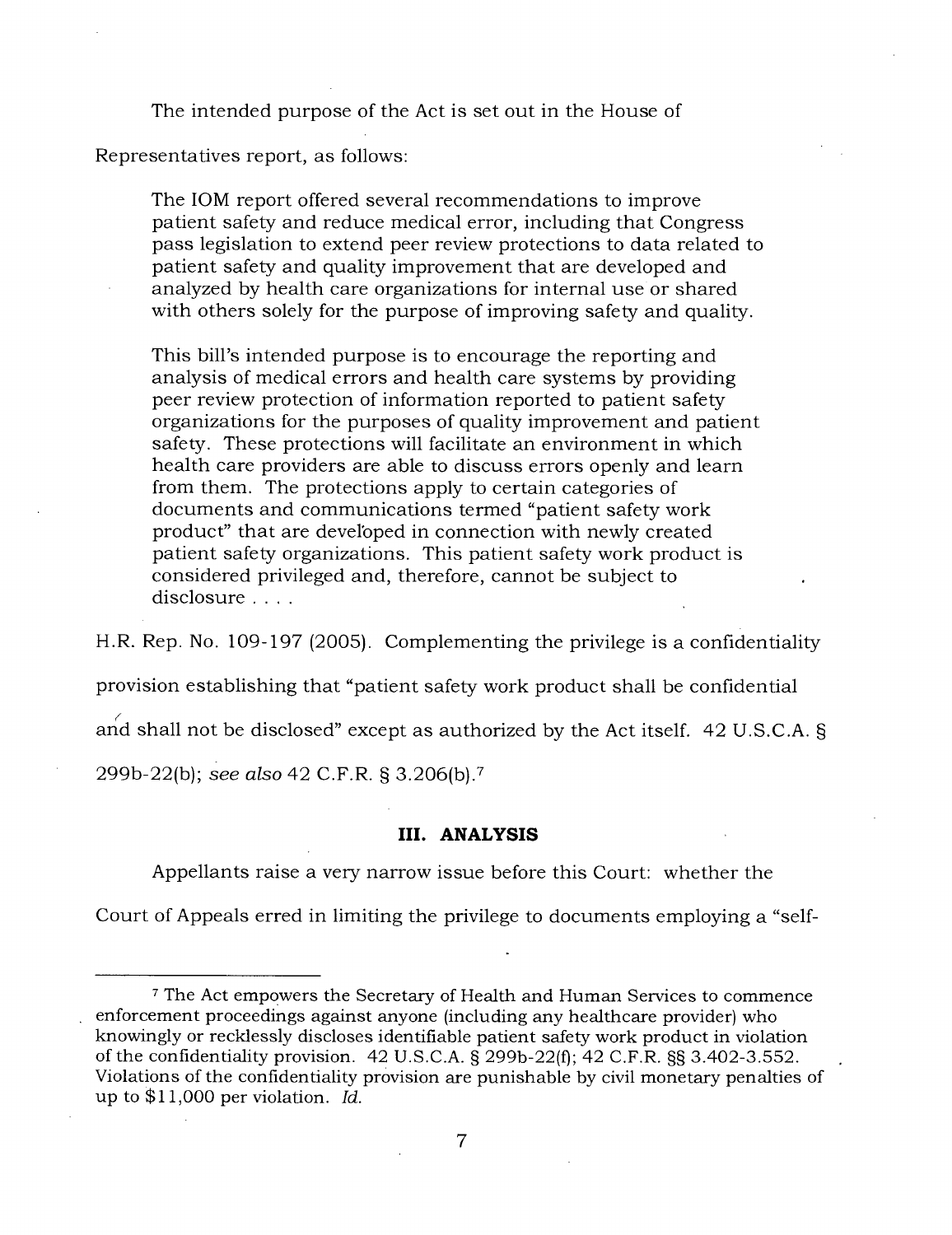examining analysis" rather than the statutory language used in the Act. If Appellants are correct, the secondary question becomes: what is "patient safety work product"?

On direct appeal from the Court of Appeals in a case involving a writ of prohibition, this Court reviews the Court of Appeals legal rulings *de novo. Commonwealth v. Shepherd,* 366 S.W. 3d 1, 4 (Ky. 2012) *(citing Grange Mutual Ins. Co. v. Trude,* 151 S.W.3d 803 (Ky.2004).

## **A. Applicability of** *Francis*

In granting Appellants' petition for writ of prohibition, the Court of Appeals construed the privilege under the Act to be limited to documents, or portions thereof, containing a "self-examining analysis," thereby instructing the trial court upon remand to review the document at issue *in camera* to determine what portions qualified for the privilege. In support of its opinion, the Court of Appeals cited to *Francis v. United States,* No. 09 Civ. 4004 (GBD)(KNF), 2011 WL 2224509 (S.D.N.Y. May 31, 2011).

Appellants argue that the Court of Appeals erred in applying *Francis* to determine the scope of the privilege granted by the Act, since the Act was not applicable therein8and *Francis* applied a different federal common law privilege involving a "self-examining analysis."<sup>9</sup>

<sup>8</sup>*Francis,* 2011 WL 2224509, at \*6 ("The quality assurance review documents at issue in this action are not protected under the PSQIA, since they were not provided to a PSO.").

<sup>9</sup>Appellees agree with this point, but nevertheless assert that incident reports are not privileged under the Act. Their position is consistent with paragraph one of the trial court's order, which states "[t]he Court holds that the incident report is not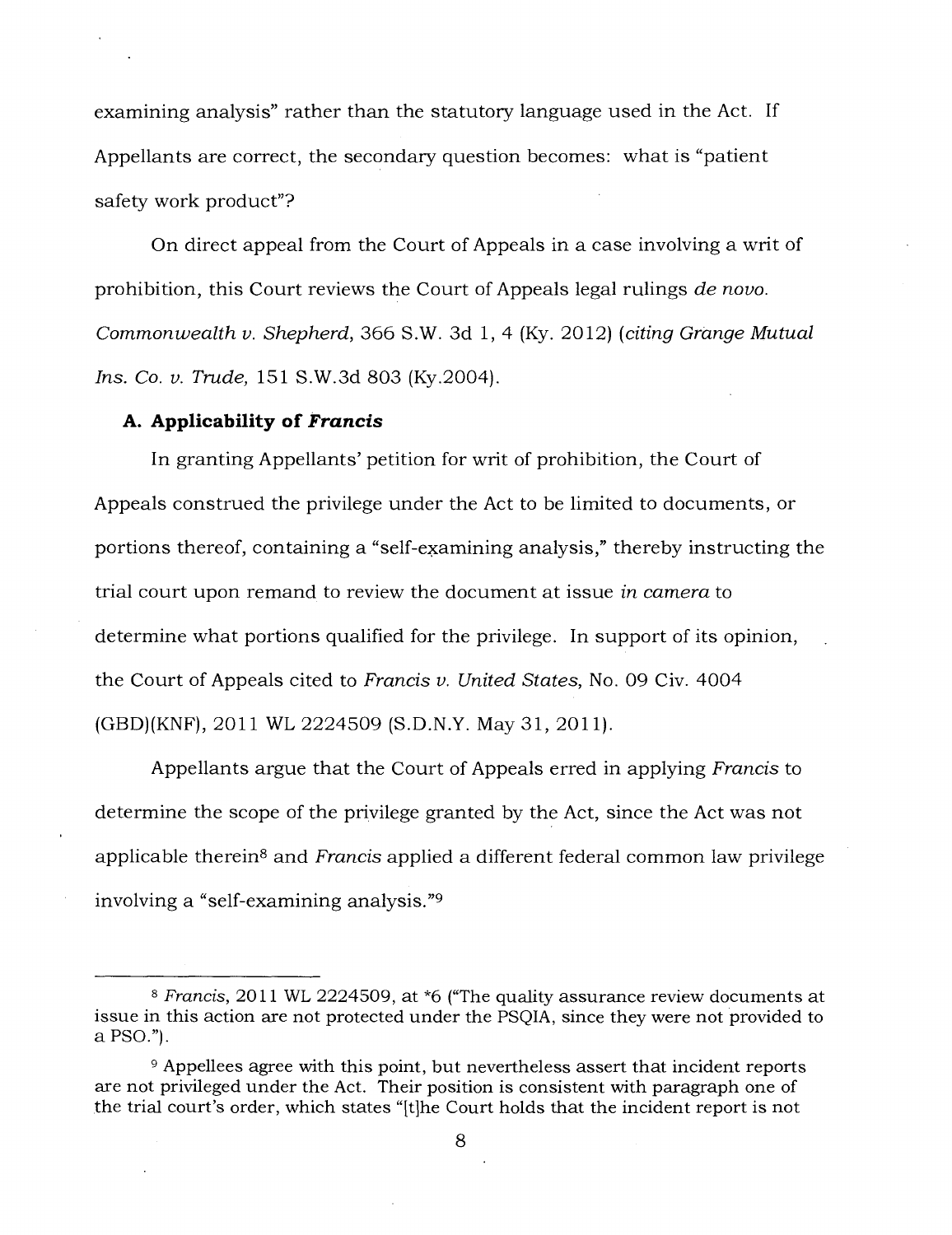On review, we agree that the Court of Appeals misapplied *Francis* to the present case given that it relied on *dictum* from *Francis* to support its finding that the Act's privilege is limited solely to documents, or portions thereof, that employ a "self-examining analysis," to wit:

Inasmuch as the self-critical analysis privilege "is based upon the concern that disclosure of documents reflecting candid selfexamination will deter or suppress socially useful investigations and evaluations[,]" it stands to reason that only quality assurance review documents containing self-examining statements are privileged. This conclusion is in line with Congress' intent regarding the scope of the [Act's] privilege, which extends only to "the analysis of, and subsequent corrective actions related to [an] adverse event or medical errors.

Id. at 7 (citations omitted).

The final portion of this quote was extracted from a Senate report that accompanied a 2003 proposed version of the Patient Safety Act that was not enacted. Therefore, the Court of Appeals relied on commentary from *Francis*  regarding a prior version of the Act that never became law, rather than on the Act itself. Furthermore, the Court of Appeals failed to take into consideration the entire context of that Senate report. The full text demonstrates that it was not the intent of the Senate under the prior draft to limit the scope of the privilege to only documents employing a self-critical analysis.

The legislation grants an evidentiary privilege for information collected and developed by providers and PSO's through this voluntary reporting system. The privilege encompasses not only the report to the patient safety organization but also all aspects of the analysis of, and subsequent corrective actions related to, adverse events, medical errors, and "near misses" reported as

<sup>`</sup>patient safety work product' because it is exempted from the definition of 'patient safety work product' by the 'clarification' contained in § 299-21(7)(B) of the Act."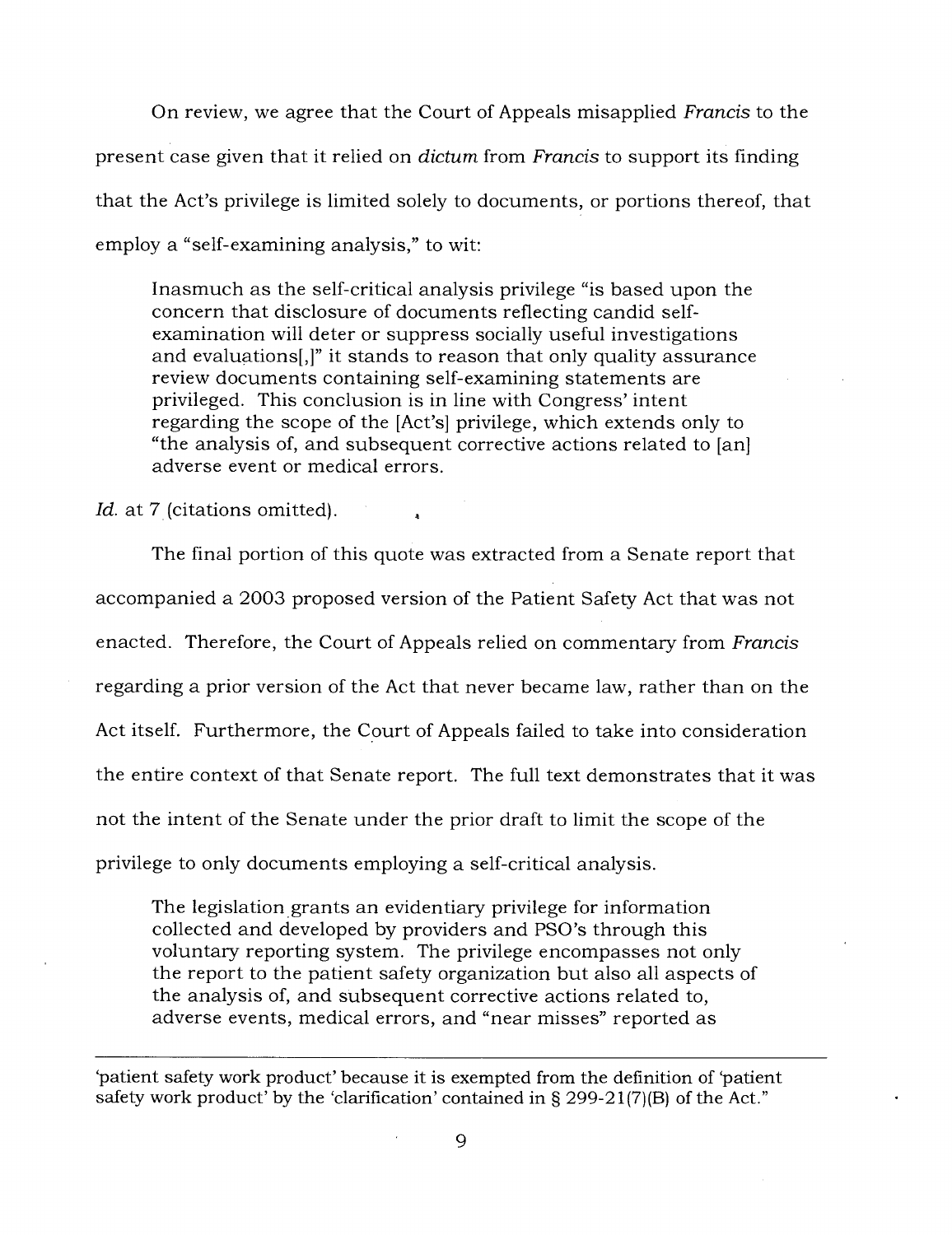patient safety data. It covers all deliberations, including oral and written communications, and work products that meet the requirements for patient safety data.

Sen. Rep. No. 108-196, at 5 (2003).

Given that *Francis* involved the application of a common law privilege under a different federal statute, referred to a Senate report that accompanied a prior version of the Act that predated the actual passage of the Act, and failed to consider the full context of that Senate report, we believe that the Court of Appeals was misguided in its ultimate limitations on the scope of the privilege. In fact, as the statutory language indicates, the privilege also extends to certain types of information and data underlying, supporting, or triggering such an analysis. 42 U.S.C.A. § 299b-21(7). We therefore reverse the opinion of the Court of Appeals to the extent it limited the scope of the Act's privilege to documents containing a "self-examining analysis." We will now analyze and clarify the scope of the Act's privilege.

#### **B. Proper Scope of Analysis**

In order to determine whether or not something falls under the protection of the privilege established by the Act, one must first look to the plain language of the Act itself. "The cardinal rule of statutory construction is that the intention of the legislature should be ascertained and given effect." *Jefferson Cnty. Bd. of Educ. v. Fell,* 391 S.W.3d 713, 718 (Ky. 2012) *(citing MPM Fin. Grp., Inc. v. Morton,* 289 S.W.3d 193, 197 (Ky. 2009)). "Thus, we first look at the language employed by [Congress], relying generally on the common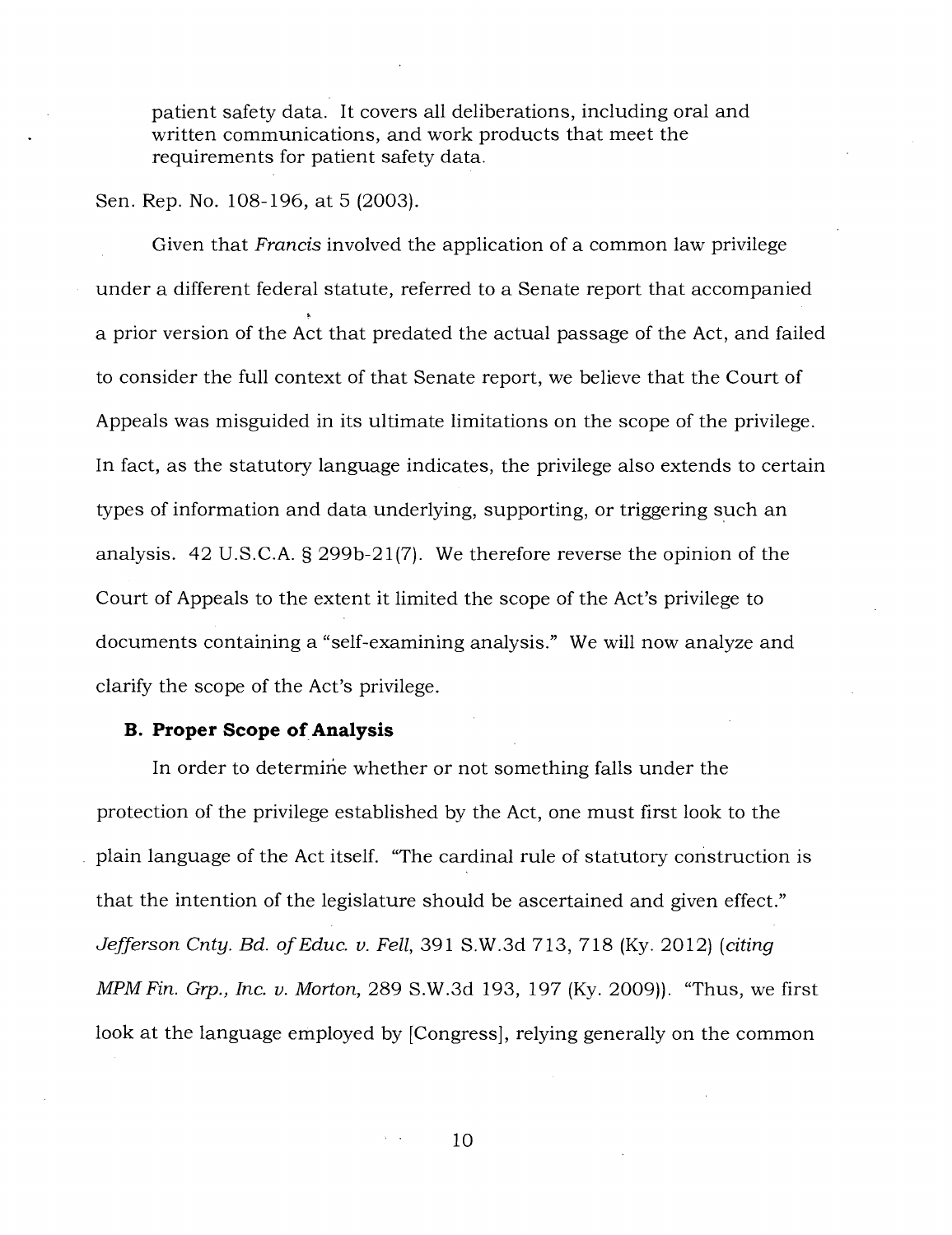meaning of the particular words chosen." *Id.* at 719 *(citing Caesars Riverboat* 

Casino, *LLC v. Beach,* 336 S.W.3d 51, 58 (Ky. 2011)).

Therefore, the first analysis to undertake when a party asserts the Act's privilege is to determine whether the information satisfies the statutory definition for patient safety work product as established by the Act, to wit:

#### (A) In general

Except as provided in subparagraph (B), the term "patient safety work product" means any data, reports, records, memoranda, and analyses (such as root cause analyses), or

written or oral statements -

(i) which -

(I) are assembled or developed by a provider for reporting to a patient safety organization and are reported to a patient safety organization; or

(II) are developed by a patient safety organization for the conduct of patient safety activities;

and which could result in improved patient safety, health care quality, or healthcare outcomes; or

(ii) which identify or constitute the deliberations or analysis of, or identify the fact of reporting pursuant to, a patient safety evaluation system.

42 U.S.C.A. § 299b-21 (7). To the extent this may be done, we

need go no further.

Here, the language of the Act's definition of "patient safety work product"

establishes that the categories of items defined in subsection A shall be deemed

to be patient safety work product, *unless* it falls within one of the exceptions

established in subparagraph B. One must then look to subsection B to

determine if an item falls within the exception stated: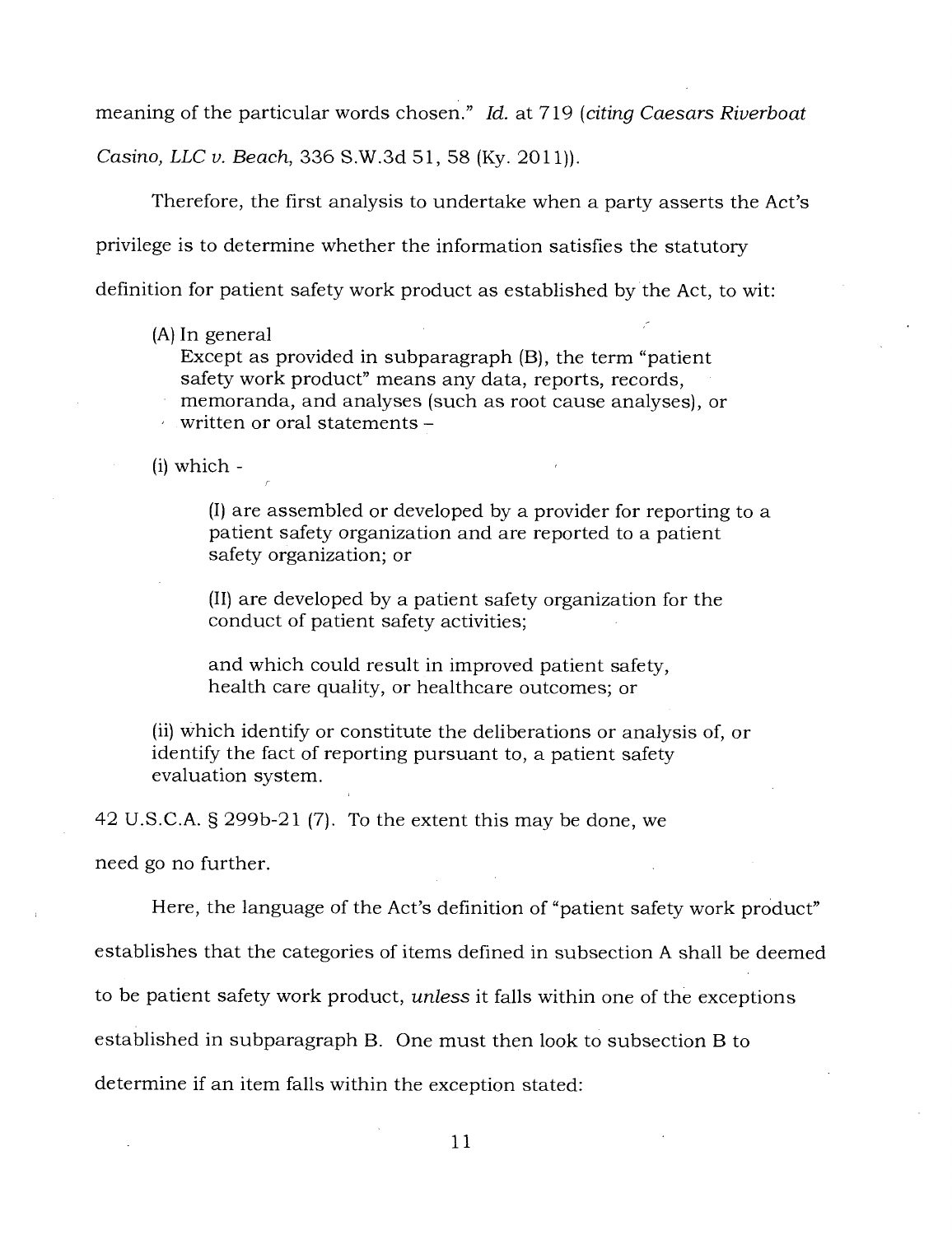#### (B) Clarification:

(i) Information described in subparagraph (A) *does not include* a patient's medical record, billing and discharge information, or any other original patient or provider record.

(ii) Information described in subparagraph (A) does not include information that is collected, maintained, or developed separately, or exists separately, from a patient safety evaluation system. Such separate information or a copy thereof reported to a patient safety organization shall not by reason of its reporting be considered patient safety work product.

(iii) Nothing in this part shall be construed to  $limit -$ 

(I) the discovery of or admissibility of information described in this subparagraph in a criminal, civil, or administrative proceeding;

(II) the reporting of information described in this subparagraph to a Federal, State, or local governmental agency for public health surveillance, investigation, or other public health purposes or health oversight purposes; or

(III) a provider's recordkeeping obligation with respect to information described in this subparagraph under Federal, State, or local law.

42 U.S.C.A. § 299b-21 (7)(B) (emphasis added).

## **C. Goff's "Incident Report" is Not Protected by the PSQIA**

We now turn in the present case to the determination of whether

"incident reports" are protected under the Act's privilege.

By its plain and express terms, the Act does not protect a "patient's

medical record, billing and discharge information, or any other original patient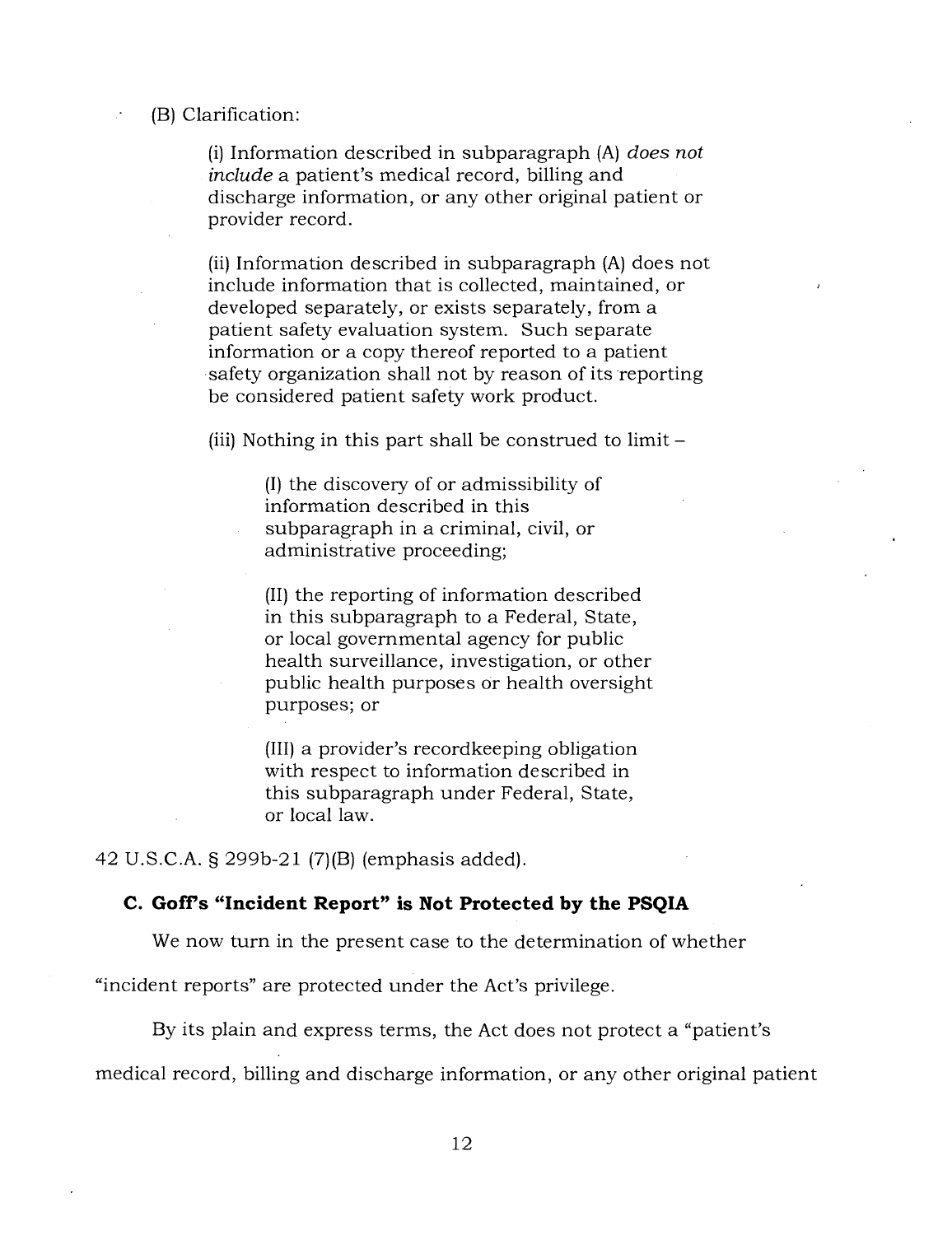or provider record." 42 U.S.C.A. § 299b-21(7)(B)(i). Nor does it protect information "collected, maintained or developed separately, or existing separately from a patient safety evaluation system" even if collected by a Patient Safety Evaluation System and reported to a Patient Safety Organization. 42 U.S.C.A. § 299b-21(7)(B)(ii).

Kentucky Administrative Regulations relating to Kentucky hospitals provide that: "administrative reports shall be *established, maintained and utilized* as necessary to guide the operation, measure of productivity and reflect the programs of the facility." 902 KAR 20:016 § 3(3)(a) (emphasis added). These reports "shall include: ...  $(5)$  [i]ncident investigation reports;<sup>[10, 11]</sup> and (6) [o]ther pertinent reports made in the regular course of business." *Id.* Such required documents also include peer review and credentialing records. *See*  902 KAR 20:016 § 8(b)(2)(a)-(c). Under Kentucky law, these types of reports are required in the regular course of the hospital's business, are hospital records, and, thus, are generally discoverable. *See Saleba,* 300 S.W.3d at 184 ("[W]e reiterate that KRS 311.377(2) does not extend the privilege for peer review documents to medical malpractice suits.").

<sup>&</sup>lt;sup>10</sup> Occurrence or incident reports are "to be used by employees in the ordinary course of business when significant events occur to document their experience and observations for subsequent review by the hospital's risk management staff in assessing legal liability issues." *Univ. Med. Ctr., Inc. v. Beglin,* 375 S.W.3d 783, 787 (Ky. 2011). As such, it is not a patient record, but, rather, a hospital record. 902 KAR 20:016 § 3(3)(a).

 $11$  Reports of adverse patient health events are also required to maintain a hospital's accreditation with the Joint Commission. Levy, et. al., *The Patient Safety and Quality Improvement Act of 2005 Preventing Error and Promoting Patient Safety,* 31 J. Legal Med. at 406. We note, however, that 42 U.S.C.A. 299b-22(c)(2)(E) waives confidentiality regarding disclosure to an "accrediting body that accredits that provider." We find no countervailing waiver to a state regulatory body.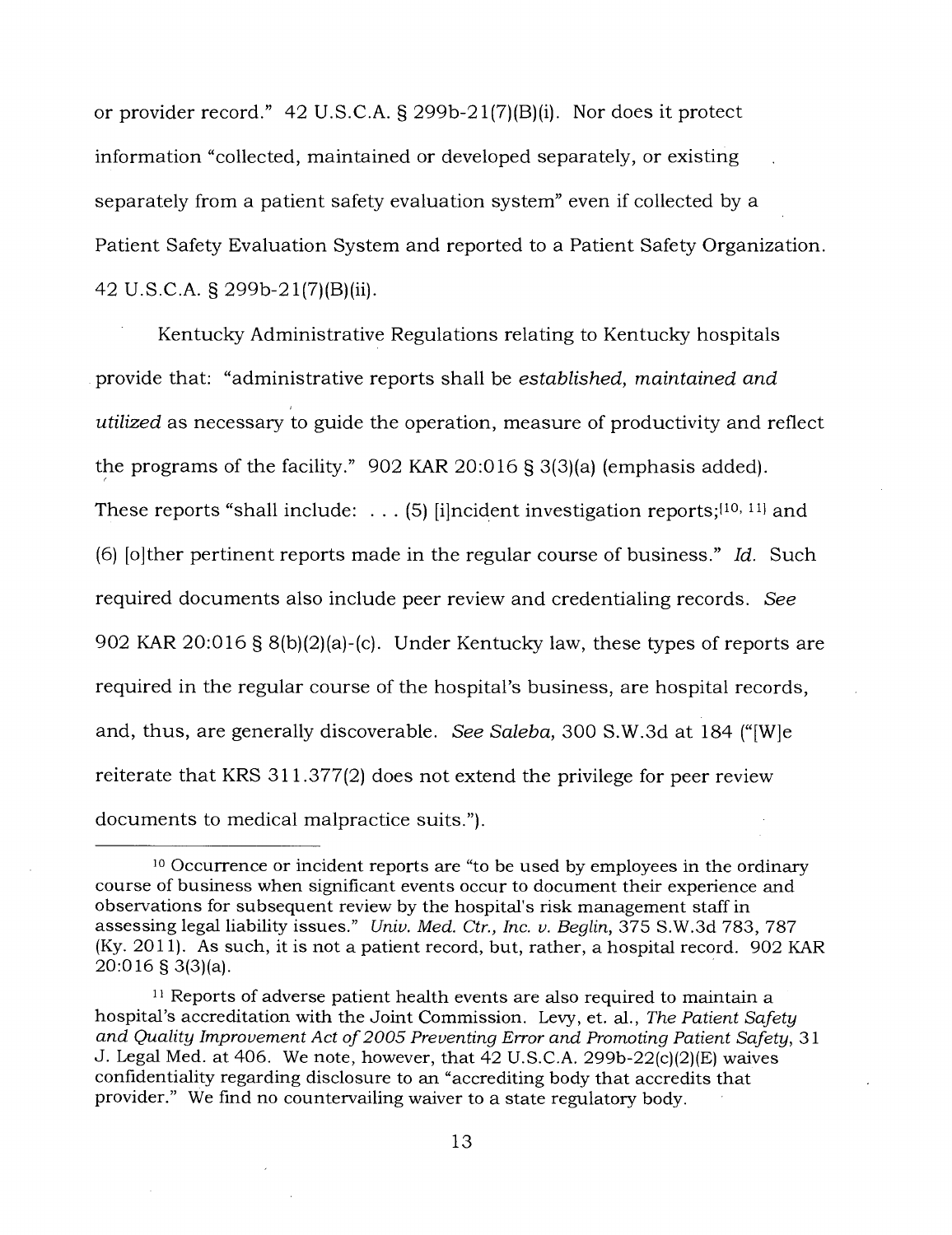This position conforms with the United States Department for Health and Human Services' own interpretation of the Act in its enactment of its final rules

and regulations covering its implementation, to wit:

The Patient Safety Act establishes a protected space or system that is separate, distinct, and resides alongside but does not replace other information collection activities mandated by laws, regulations, and accrediting and licensing requirements as well as voluntary reporting activities that occur for the purpose of maintaining accountability in the health care system. Information is not patient safety work product if it is collected to comply with external obligations, such as: state incident reporting requirements; adverse drug event information reporting to the Food and Drug Administration (FDA); certification or licensing records for compliance with health oversight agency requirements; reporting to the National Practitioner Data Bank of physician disciplinary actions; complying with required,disclosures by particular providers or suppliers pursuant to Medicare's conditions of participation or conditions of coverage; or provision of access to records by Protection and Advocacy organizations as required by law.

Patient Safety and Quality Improvement, 73 FR 70732-01 at 70742-43.

As a rule, courts give deference to agency interpretations of the statutes which they administer. *Chevron, U. S.A., Inc. v. Natural Res. Def. Council, Inc.,*  467 U.S. 837, 844 (1984) ("We have long recognized that considerable weight should be accorded to an executive department's construction of a statutory scheme it is entrusted to administer, and the principle of deference to administrative interpretations." (footnote omitted)). Moreover, an agency's interpretation of its own regulations is controlling unless it is "plainly erroneous or inconsistent with the regulation." *Auer v. Robbins,* 519 U.S. 452, 461 (1997) (citations omitted).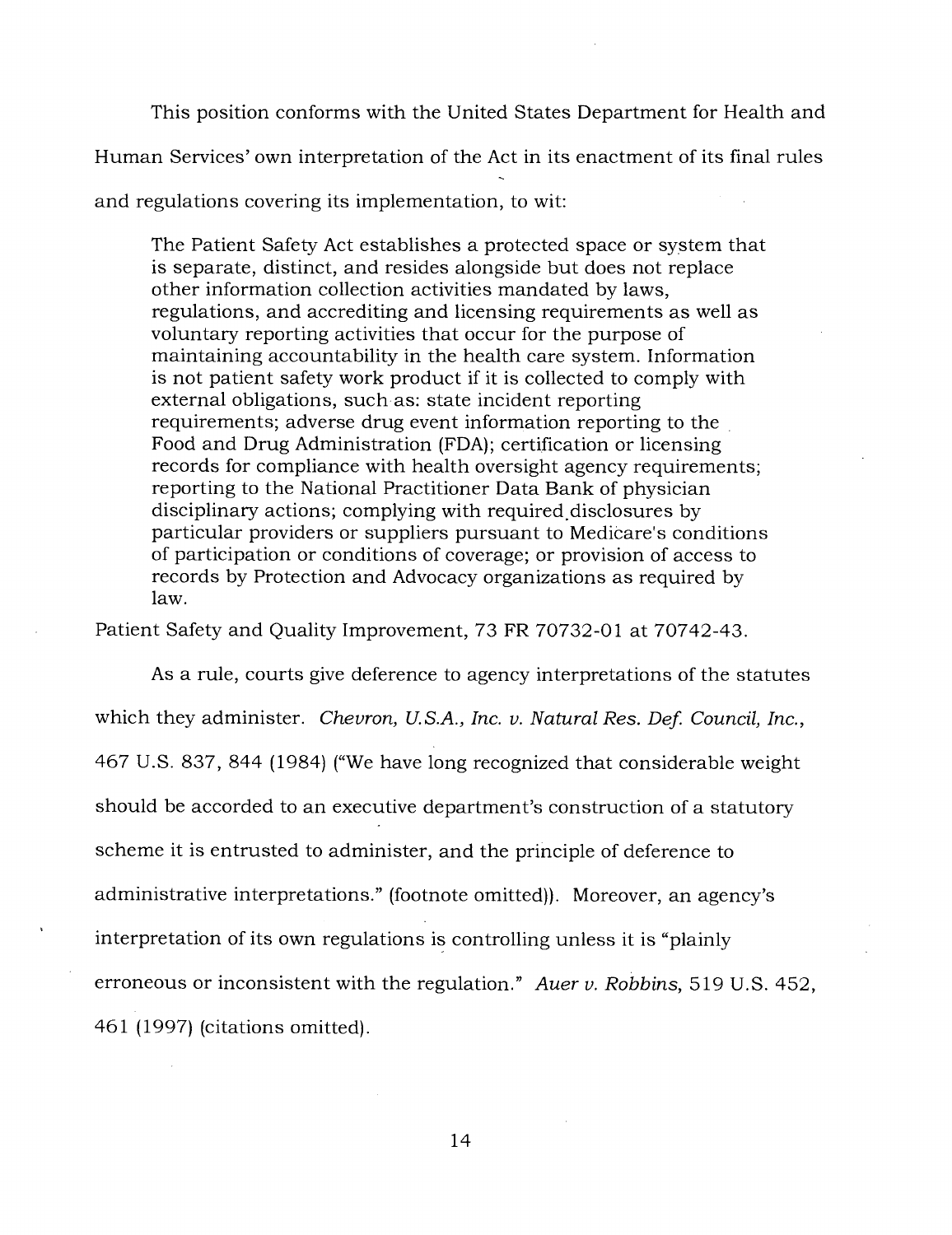Here, UK HealthCare's Risk Management Director's affidavit establishes,

in relevant part, that:

- 1. "The UK HealthCare Risk Management Department oversees the daily operation of [UK HealthCare's] Patient Safety Evaluation System ("PSES"). "12
- 2. "[T]he University subsequently entered into a contract with [University HealthSystem Consortium (UHC)] for UHC to serve as the University's [Patient Safety Organization (PSO)]."
- 3. "One of UHC's services as the University's PSO is to provide UK HealthCare with the use of UHC's Patient Safety Net® system."
- 4. "The Patient Safety Net® is a real-time, Web-based event reporting system, which serves as the data collection tool and the *repository for information* submitted to the UHC PSO through a provider's PSES." (Emphasis added.)
- 5. "The Patient Safety Net® collects and compiles UK HealthCare's reported events data (incident reports) and generates analyses and reports for Patient Safety Net® participants with the ability to generate reports and to compare statistics between participants." <sup>13</sup>
- 6. "A wide range of events are reported to the Patient Safety Net® including Patient Events, Staff Events, Visitor Events and Unsafe Conditions. There are many types of reportable events in the Patient Events category, which include complications of surgery or anesthesia, including, but not limited to, death or hemorrhage requiring an unexpected transfusion or return to the OR. The intraoperative complication that occurred during Luvetta Goff's surgery was appropriately reported to the Patient Safety Net® . . . ."
- 7. "Since the creation of UK HealthCare's PSES, all incident reports at UK HealthCare facilities, including the incident report concerning

<sup>&</sup>lt;sup>12</sup> The UK HealthCare Incident Reporting Committee is designated as a component of the UK HealthCare PSES, as is most of UK HealthCare's staff, departments, and committees, including the Senior Administration Group and Senior Operations Group. UK HealthCare Policy and Procedure, Policy #A06-035, Patient Safety Evaluation System, p. 3.

<sup>13</sup>UHC is an alliance of 116 academic medical centers and 260 of their affiliated hospitals, representing almost 90% of the nation's non-profit academic medical centers, including the University of Louisville Hospital.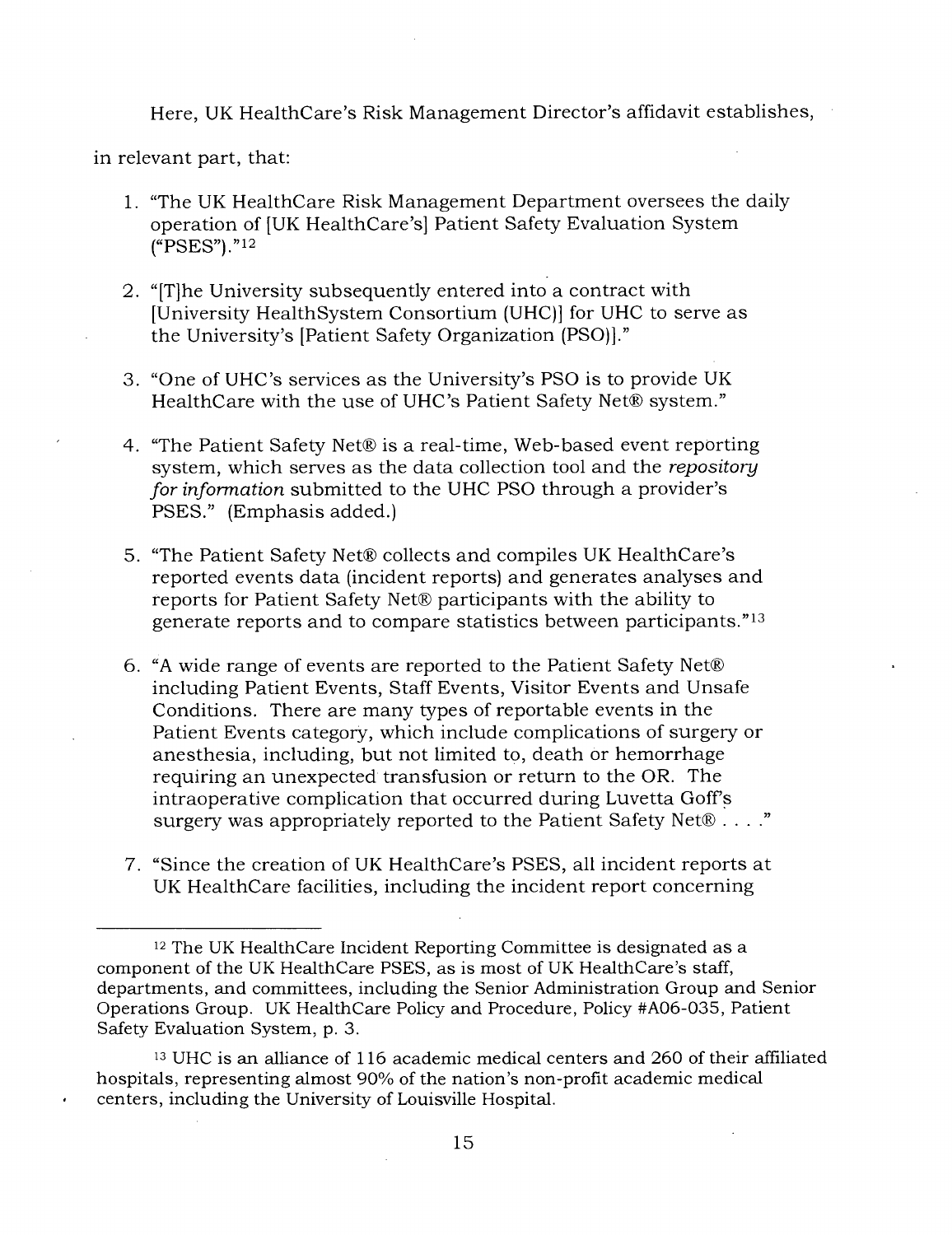Luvetta Goff, have been generated exclusively through UHC's Patient Safety Net® system. Thus, to create an incident report, a UK HealthCare employee must input data through UHC's webbased system."

- 8. "The Patient Safety Net® requires incident reports to include certain common data elements, including the date of the submission, any person harmed or affected by the incident, the location where the event occurred, and a description of the event."
- 9. "All incident reports completed by a UK HealthCare employee using the Patient Safety Net® are automatically transmitted to UHC every 45 days."

In support of their argument that the Act mandates a privilege for the

incident or event report in this instance, Appellants cite to *Dep't of Fin. & Prof'l* 

*Regulation v. Walgreen Co.,* 970 N.E.2d 552 (III. App. Ct. 2012) and *K.D. ex rel.* 

*Dieffenbach v. United States,* 715 F. Supp. 2d 587 (D. Del. 2010). *K.D.* was an

action under the Federal Tort Claims Act (FTCA), 28 U.S.C.A. § 2671, *et seq.,* 

wherein production was sought of documents concerning monitoring of a

National Institutes of Health (NIH) research protocol in which K.D. had

participated.<sup>14</sup>

*K.D.,* like *Francis,* relied on the 2003 Senate Report on the Act (which refers to an earlier draft that was never enacted) in its general analysis of the Act. *Id.* at 595. Moreover, in analogizing the common law privilege involved to information privileged under the Act, it did not address 42 U.S.C.A. § 299b-21(7)(B) dealing with the exceptions to "patient safety work product."

<sup>14</sup>Given the documents at issue and the circumstances involved, the PSQIA was not applicable. *K.D.,* 715 F. Supp. 2d at 596 ("Whether or not the NIH review bodies at issue here meet the technical requirements for listing as PSOs, they clearly perform the same functions Congress intended the PSQIA to encourage.").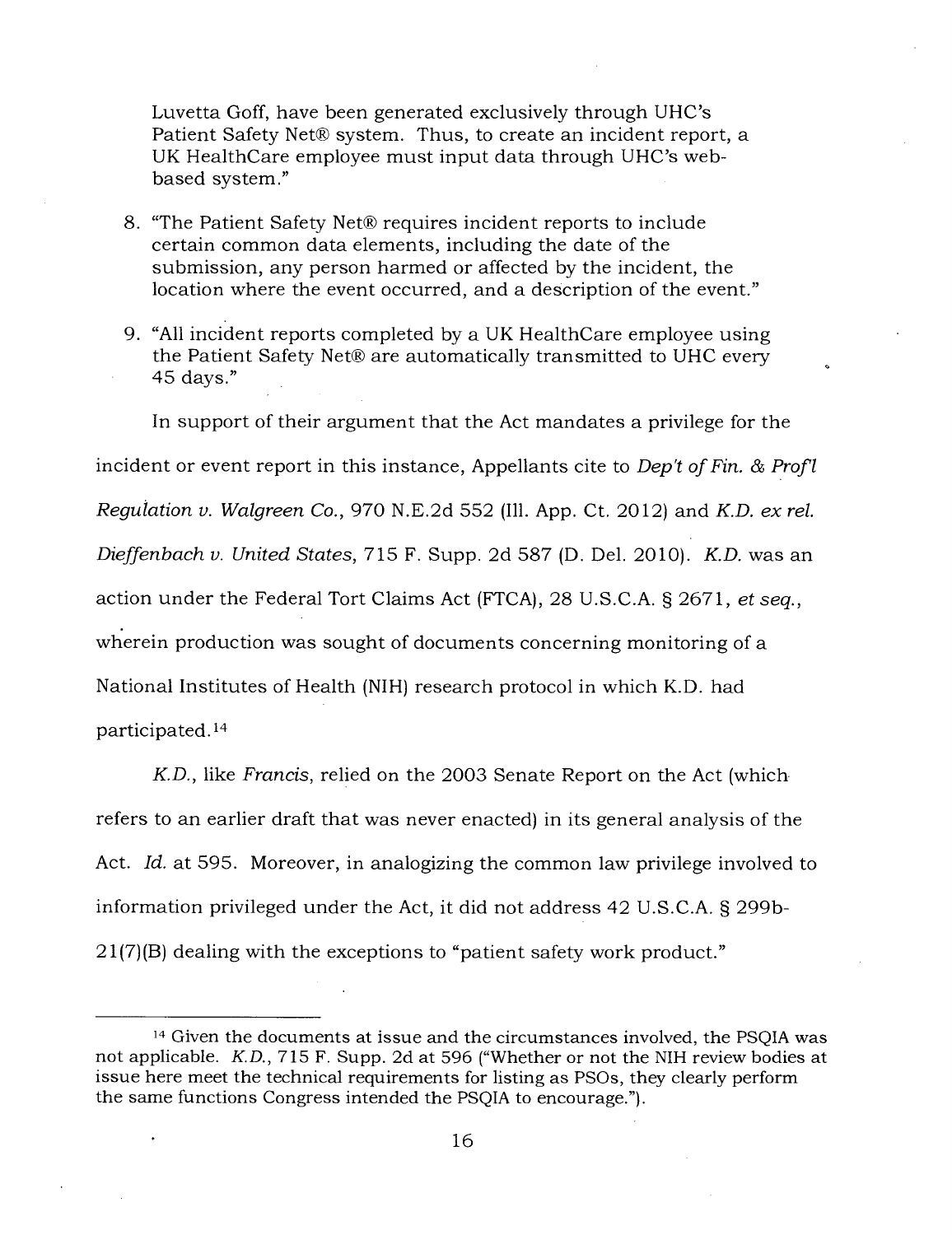*Walgreen,* however, upheld a trial court's order prohibiting production and discovery under the PSQIA of Walgreen incident reports of medication error by three of its pharmacists, sought by the Illinois Department of Financial and Professional Regulation (the Department). *Walgreen,* 970 N.E.2d at 558. The Department had claimed the pharmacy incident reports were exempted from the Act's privilege as they "could have been created, maintained, or used for a purpose other than reporting to a P50." *Id.* at 557. Thus, it argued they would not be privileged pursuant to 42 U.S.C.A. § 299b-21(7)(B)(ii).

Walgreen, on the other hand, established by affidavit, that it "does not create, maintain, or otherwise have in its possession incident reports pertaining to medication error other than the STARS reports referenced in [its] original affidavit. There are no other incident reports pertaining to medication error that are collected or maintained separately from the STARS reporting system." *Walgreen,* 970 N.E.2d at 558. Walgreen's affidavit further evidenced that the STARS reports were transmitted to a PSO.

Pursuant to the foregoing, the court in *Walgreen* held the "STARS reports were privileged pursuant to section 299b-21(7) of the . . . Act." *Id.* However, the opinion did not disclose any obligations Walgreen had to create, maintain, or file medication error incident reports with the Illinois Department, other than noting that the Illinois Medical Studies Act was not applicable to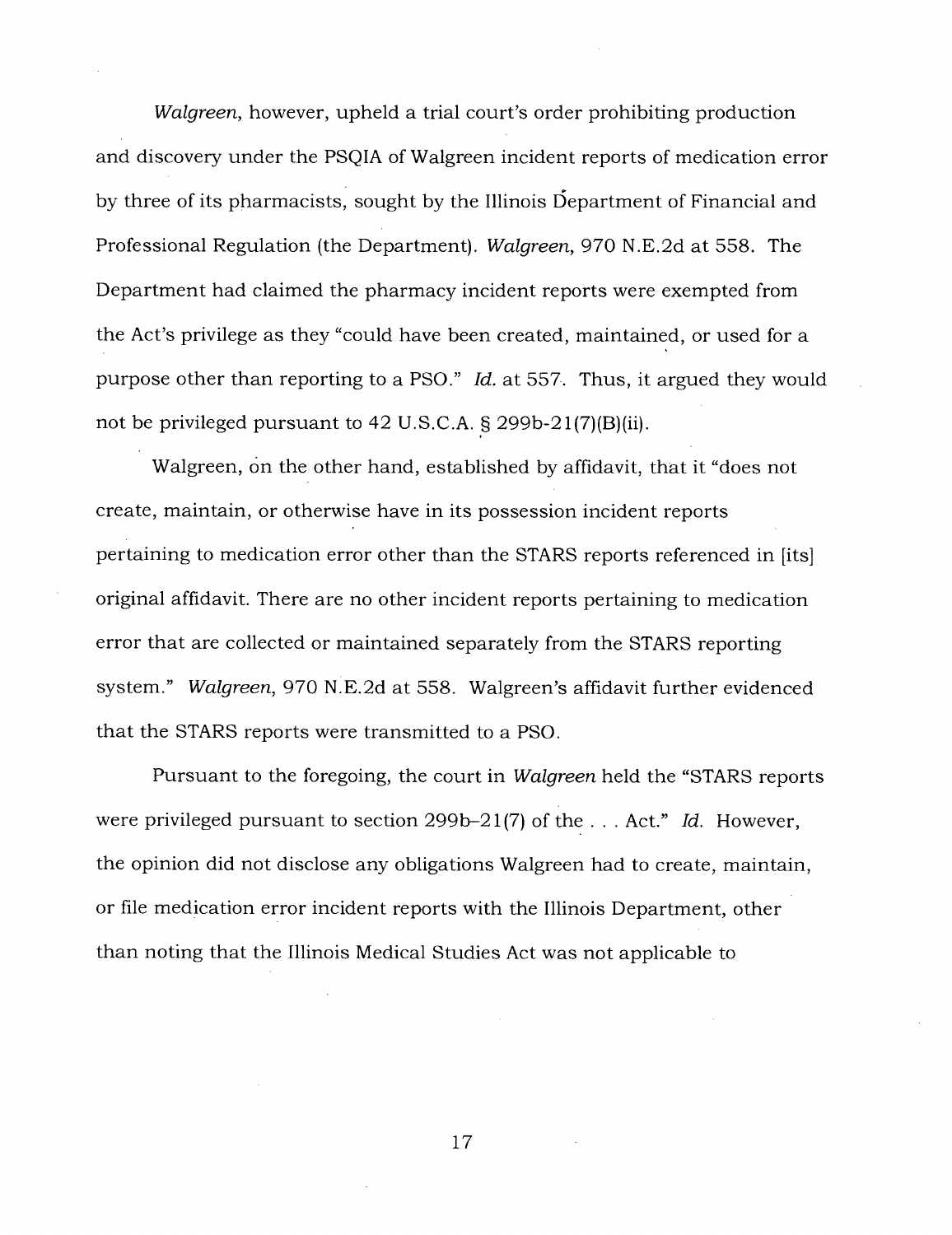pharmacies and the Department sought an order compelling their production. <sup>15</sup>

Plainly, however, the PSQIA did not intend to supplant, or invalidate, traditional state monitoring or regulation of health providers. *See* 42 U.S.C.A. § 299b-21(7)(B)(i)-(iii). As previously noted, the United States Department of Health and Human Services' own final rules negate any such intent: "The Patient Safety Act establishes a protected space or system that is separate, distinct, and resides alongside *but does not replace* other information collection activities mandated by laws, regulations, and accrediting and licensing requirements as well as voluntary reporting activities that occur for the purpose of maintaining accountability in the health care system." Patient Safety and Quality Improvement, 73 FR 70732-01 at 70742 (emphasis added). Thus, as noted in the House Report regarding the Act:

Paragraphs 7(B)(i) and (ii) explains documents or communications that are not included under clause (7)(A). The Committee understands that it is likely and appropriate for a provider to keep a copy of documents and possible logs of communications that are reported to the patient safety organization. Generally, such copies are also patient safety work product because they are part of the patient safety evaluation system. Such items would not be considered original provider records as set out under 7(B)(i).

<sup>&</sup>lt;sup>15</sup> Pharmacies are not required to file incident reports with the Illinois Department, as sections 8-2101 to 8-2105 of the Illinois Code of Civil Procedure (Code) pertaining to medical studies (the Medical Studies Act) (735 ILCS 5/8-2101 to 8-2105 (West 2010)) do not apply to pharmacies. *See Walgreen,* 970 N.E.2d at 559 ("Because pharmacies are not listed in the pertinent section of the Medical Studies Act . . . , the circuit court improperly determined that the statute applied to [Walgreen].") In Kentucky, there is no administrative regulation that requires the direct reporting of incidents to the Kentucky Board of Pharmacists, however, pharmacies are to keep patient and quality assurance records available shall the Board request such records. *See* 201 KAR 2:170; 201 KAR 2:205.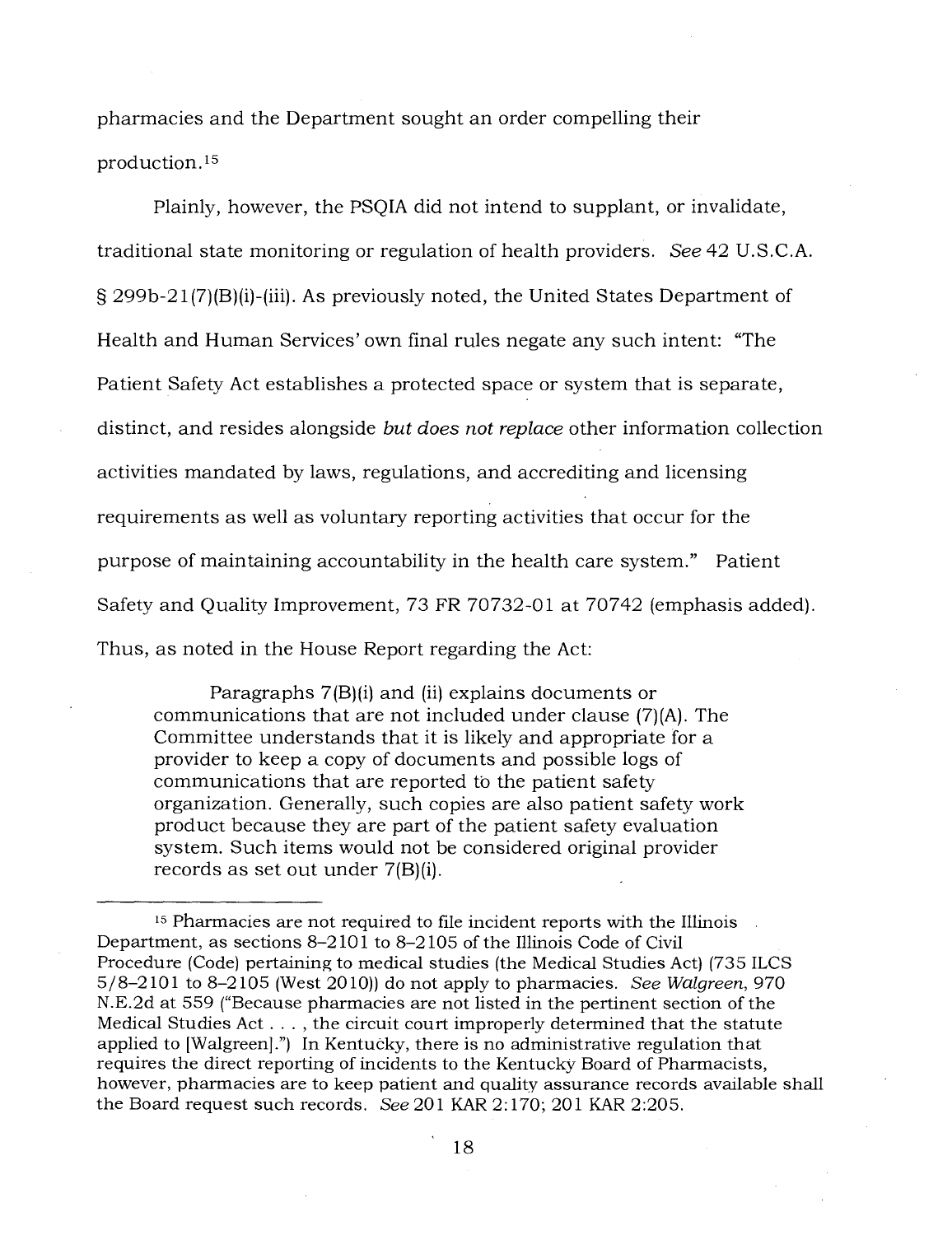On the other hand, there may be documents or communications that are part of traditional health care operations or record keeping (including but not limited to medical records, billing records, guidance on procedures, physician notes, hospital policies, logs of operations, records of drug deliveries, *and primary information at the time of events).* Such information may be in communications or copies of documents sent to a patient safety organization. Originals or copies of such documents are both original provider records and separate information that is developed, collected, maintained or exist separately from any patient safety evaluation system. *Both these original documents and ordinary information about health care operations may be relevant to a patient safety evaluation system but are not themselves patient safety work product.* 

H.R. Rep. 109-197, 14 (emphasis added). To date, no opinion has directly addressed the effect of the Act's recognition of these dual reporting obligations.

One Florida federal discrimination action, *Awwad v. Largo Med. Ctr., Inc.,*  8:11-CV-1638-T-24TBM, 2012 WL 1231982 (M.D. Fla. Apr. 12, 2012), touched on the applicability of the Act to the discovery of credentialing and peer review files, but held, without explanation, "any privilege created by the PSQIA appears inapplicable to the circumstances of this case." *Id.* at \*2. It is noted, however, that Florida has a constitutional provision and statutes mandating patient rights of access to "any records made or received in the course of business by a health care facility or health care provider relating to any adverse medical incident."<sup>16</sup> Fla. Const. art. X, § 25(a); *see also* Fla. Stat. Ann. §

<sup>&</sup>lt;sup>16</sup> Florida's Constitution defines "adverse medical incident," to wit:

The phrase "adverse medical incident" means medical negligence, intentional misconduct,, and any other act, neglect, or default of a health care facility or health care provider that caused or could have caused injury to or death of a patient, including, but not limited to, those incidents that are required by state or federal law to be reported to any governmental agency or body, and incidents that are reported to or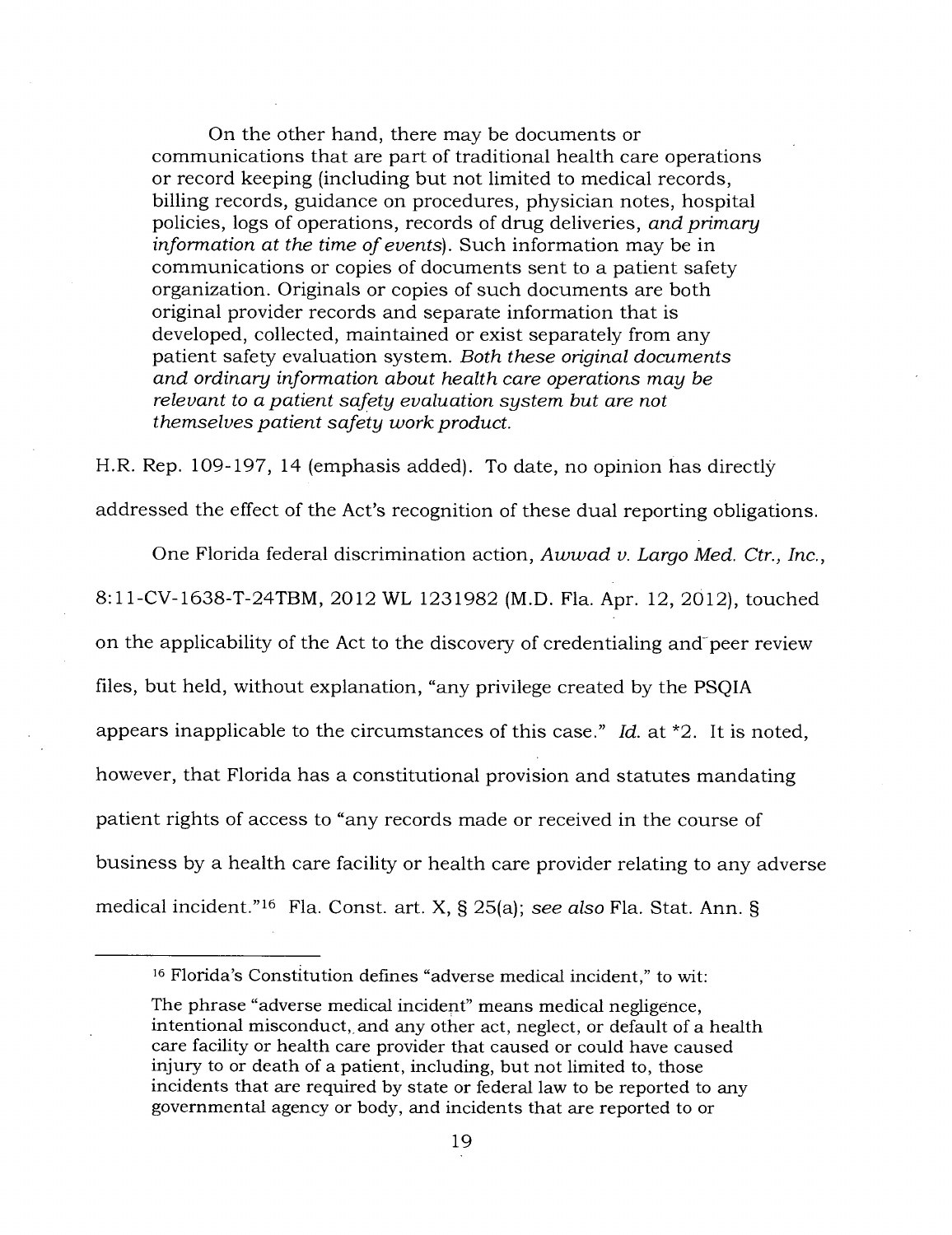381.028 (the pre-2013 version of which was held unconstitutional in part by *W. Florida Reg'l Med. Ctr., Inc. v. See,* 79 So. 3d 1 (Fla. 2012)). Thus, according to one Florida writer, "neither annual reports nor Code 15 reports are protected as PSWP" in Florida under the Act. Kelly G. Dunberg, *Just What the Doctor Ordered? How the Patient Safety and Quality Improvement Act May Cure Florida's Patients' Right to Know About Adverse Medical Incidents (Amendment*  7), 64 Fla. L. Rev. 513, 542 (2012). <sup>17</sup>

Although this issue might have also been addressed in *Lee Mem'l Health Sys. v. Guillermo,* 2:10-CV-00700-FTM-36, 2011 WL, ("Counts One through Four of the Amended Complaint seek declaratory relief to the effect that Amendment 7 [(Fla. Const. art. X,  $\S$  25]] is preempted by the ... PSQIA."), the federal district court abstained from exercising jurisdiction and dismissed the case, stating that "Florida Circuit Courts, District Courts of Appeal, and the Supreme Court of Florida have shown themselves to be very capable of adjudicating these federal issues." *Id.* The following year (in 2012), in W.

reviewed by any health care facility peer review, risk management, quality assurance, credentials, or similar committee, or any representative of any such committees.

Fla. Const. art. X, § 25(c)(3).

<sup>17</sup> "A Code 15 report is a report that a health care facility must file with Florida's Agency for Health Care Administration within fifteen calendar days after the occurrence of an "adverse incident" as defined in [Fla. Stat. Ann.] section 395.0197(7)." W. *Florida Reg'l Med. Ctr.,* 79 So. 3d at 7. More importantly, however,. W. *Florida Reg'l Med. Ctr. did not limit discovery to only incidents documented in "code 15" and annual reports. Id.* at 15 ("More specifically, [Fla. Const. art. X, § 25] provides that patients shall have access to records of adverse incidents, including those records `reported to or reviewed by any health care facility . . . *risk management"* committee."') (emphasis added).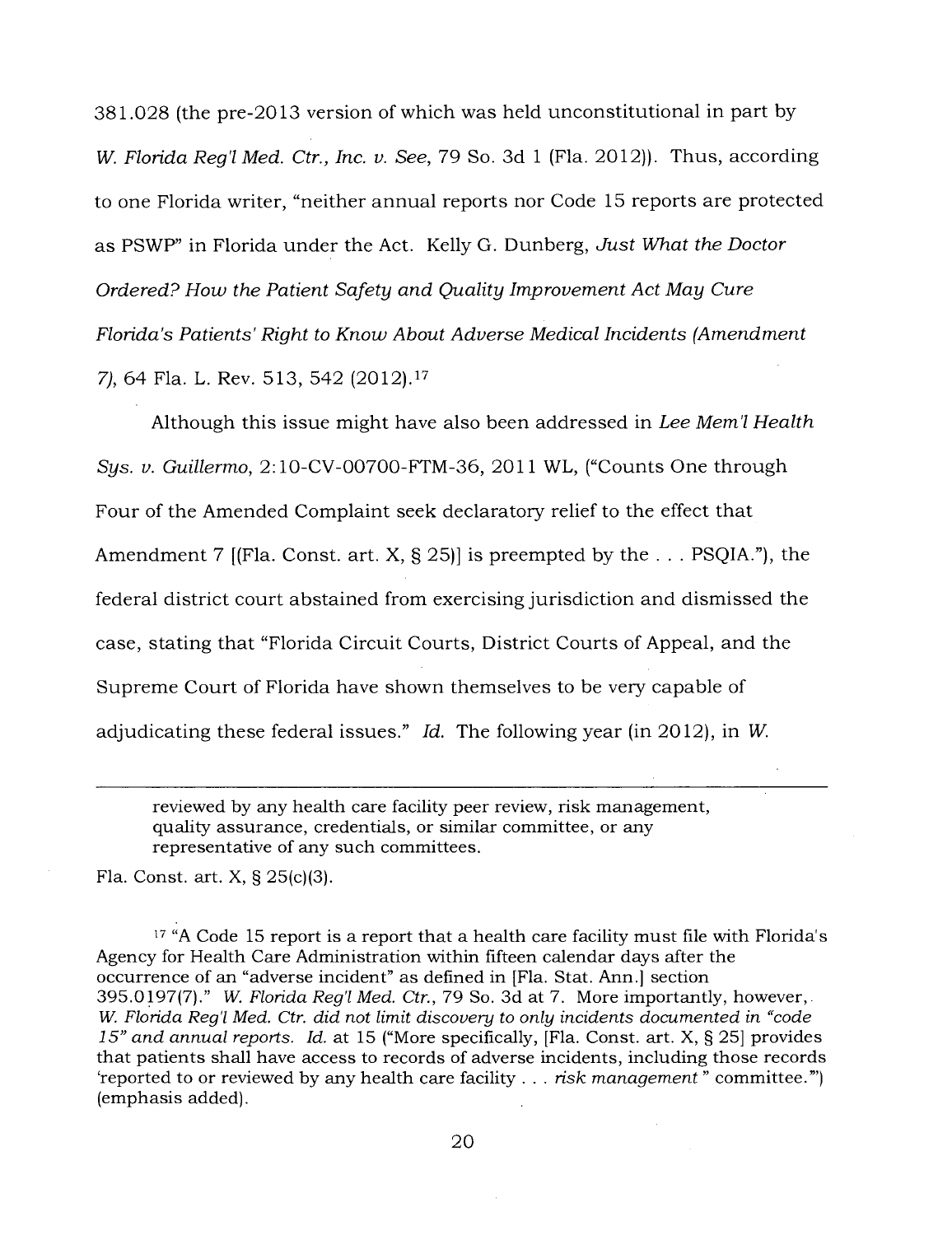*Florida Reg'l Med. Ctr.,* 79 So. 3d 1, an issue was raised by the hospital as to whether an incident report was protected by various Florida statues, as well as the Health Care Quality Improvement Act of 1986 (HCQIA), 42 U.S.C.A. § 11101, *et. seq.* However, it is notable that no issue was raised in that case as to the applicability of PSQIA. *Id.* 

One other opinion handled the issue of event reports peripherally, *Venosh v. Henzes, No.* 11CV3058, 2013 WL 3725157 (Pa. Com. Pl. July 17, 2013). However, *Venosh* was decided on the basis that there was no evidence that the two event reports were provided to a duly certified PSO. *Id.* at \*1. This was the same rationale noted in *Francis, supra.* 

In Kentucky, KRS 216B.042 grants the Cabinet for Health and Family Services the responsibility for licensing and regulating healthcare facilities including the right to "[e]stablish licensure standards and procedures to ensure safe, adequate, and efficient . . . health facilities and health services," KRS 216B.042(c), as well as the right to "enter upon the premises of any health care facility for the purpose of inspection," KRS 216B-042(2). And, as previously stated, pursuant to its regulations, "[a]dministrative reports shall be *established, maintained and utilized* as necessary to guide the operation . . . of the facility." 902 KAR 20:016 § 3(3)(a) (emphasis added). Such reports shall include, among others, "incident investigation reports . . . and . . . [o]ther pertinent reports made in the regular course of business." *Id.* And such facilities shall "have written policies and procedures governing all aspects of the operation of the facility and the services provided, including: ...  $(g)$  [a]n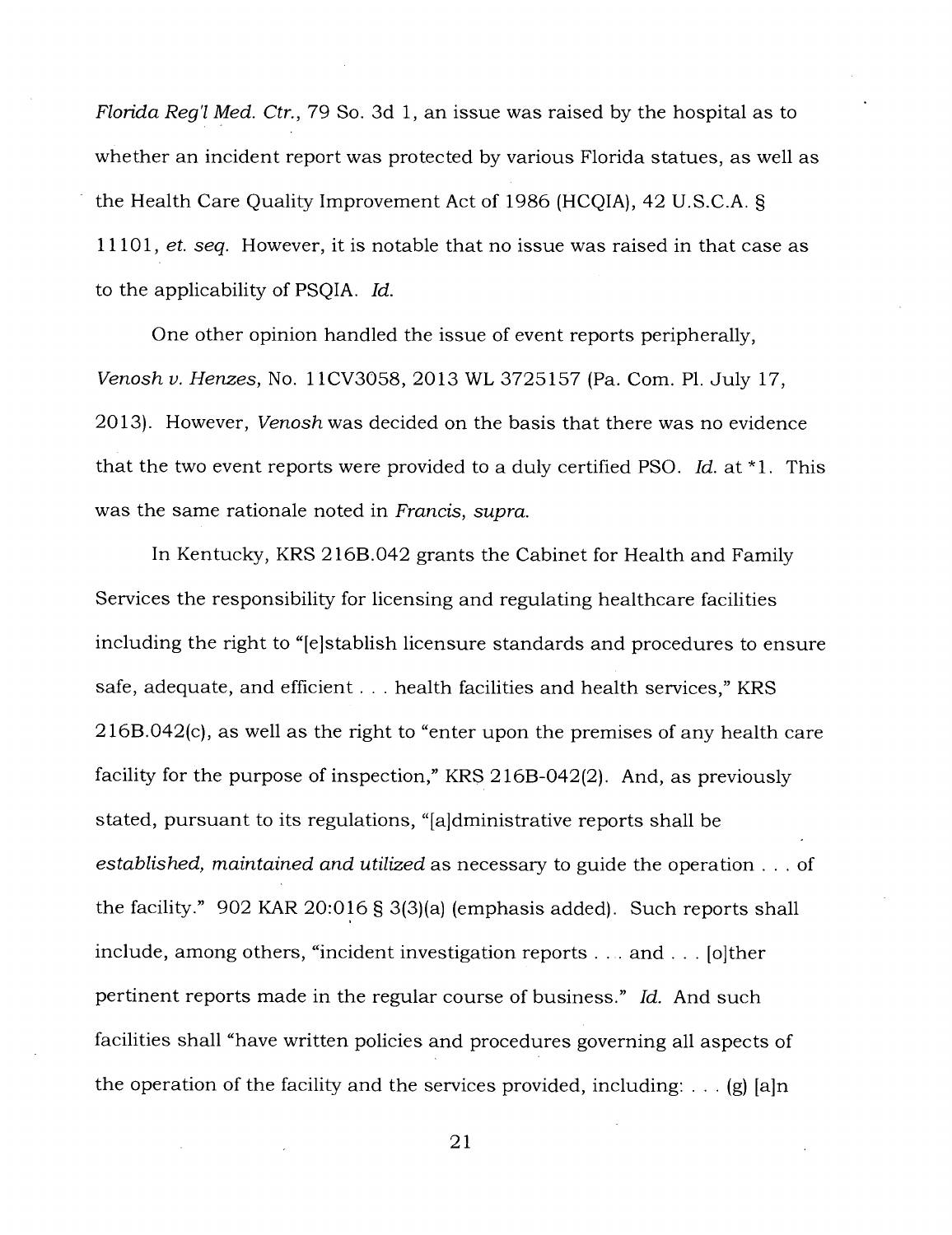effective procedure for recording accidents involving a patient . . . , including incidents of transfusion reactions, drug reactions, medication errors, and similar events . . . ." 902 KAR 20:016 § 3(4).

Here, we have incident information reported by a hospital surgical nurse that normally would be found in an incident report which is required by Kentucky regulations to be "established, maintained and utilized as necessary to guide the operation  $\ldots$  of the facility." 902 KAR 20:016 § 3(3)(a). Yet, it appears the information has not been completed or maintained separately as a hospital record (in a normal incident report), but was filed and stored in a database ostensibly dedicated to the Hospital's Patient Safety Evaluation System operated by its Risk Management Department and to which the hospital's PSO has access. For this reason, it is claimed to be privileged under the Act.

Yet, while the incident information may be relevant to its endeavors under the Act, it is not, nor can it be, patient safety work product, since its collection, creation, maintenance, and utilization is mandated by the Commonwealth of Kentucky as part of its regulatory oversight of its healthcare facilities. As evidenced by its recognition of dual reporting requirements, Congress never intended the Act to deprive the states of state-mandated information relevant to their regulatory duties. 42 U.S.C.A. § 299b-21(7)(B); H.R. Rep. 109-197, 14 ("Both these original documents and ordinary information about health care operations may be relevant to a patient safety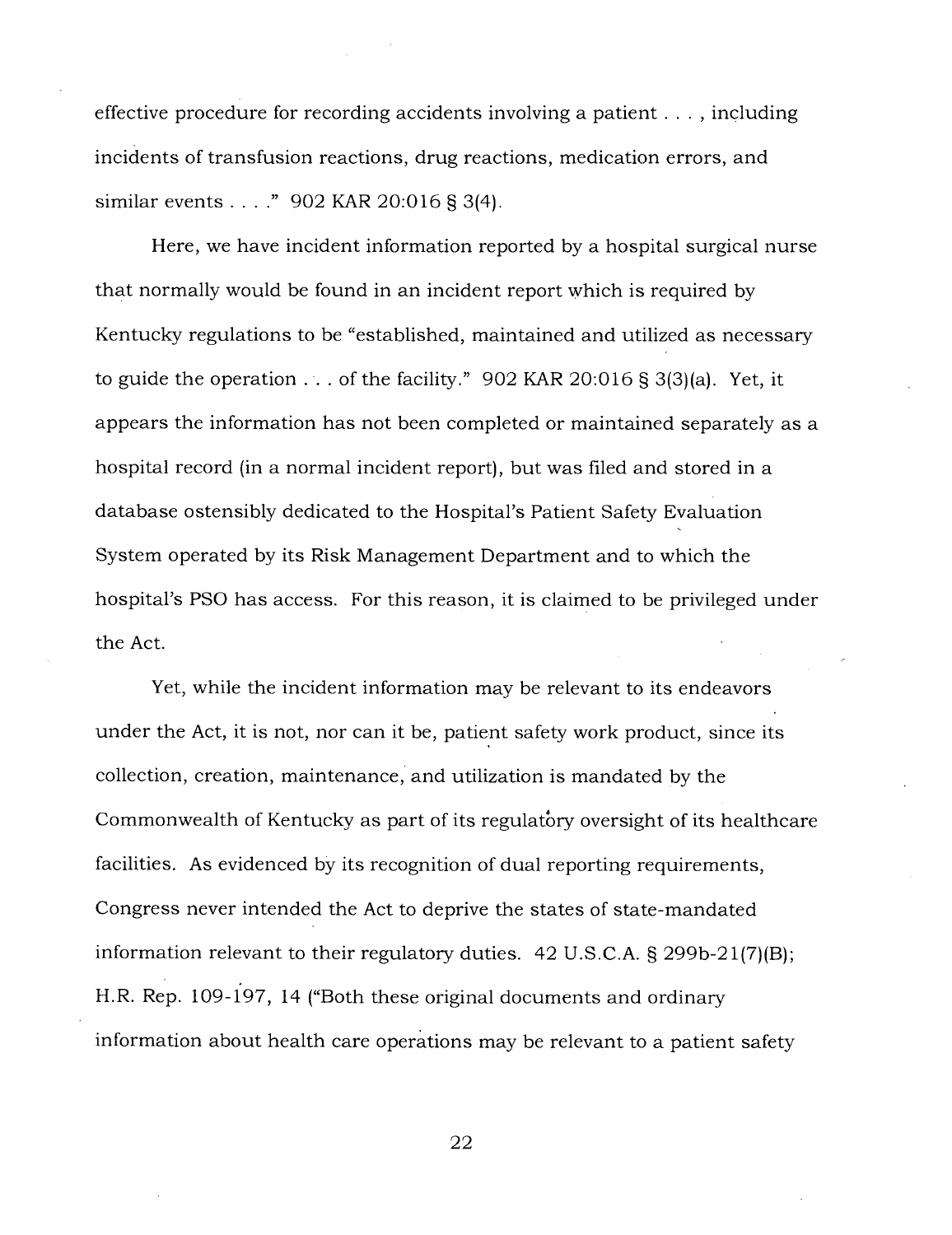evaluation system but are not themselves patient safety work product."). <sup>18</sup> Thus, Congress did not intend for separately-mandated incident information sources to be able to acquire a federal privilege by virtue of the healthcare provider's act of putting them solely into a PSES repository system (here, "Patient Safety Net®") for the use of the healthcare provider's PSES and its PSO. Thus, information normally contained in an incident report is not privileged under the Act and may be discovered, following an *in camera* review, and its information compelled.

To the extent the information normally contained in such statemandated incident reports is intermingled with other material properly privileged under the Act, they may be separated from each other by the trial court *in camera.* We do not otherwise disturb or review the trial court's order of confidentiality.

## **IV. CONCLUSION**

We reiterate, the Court of Appeals' issuance of the writ is not properly before us and stands, as does the order of remand. For the aforementioned reasons, we reverse the opinion of the Court of Appeals regarding the scope of the privilege under the Act, and remand this matter to the trial court for *in camera* review, consistent with this opinion.

<sup>18</sup>The dissent acknowledges this point, but would nevertheless grant protection for the incident-report information until such time as the healthcare organization is forced to disgorge the material in other litigation in some other form.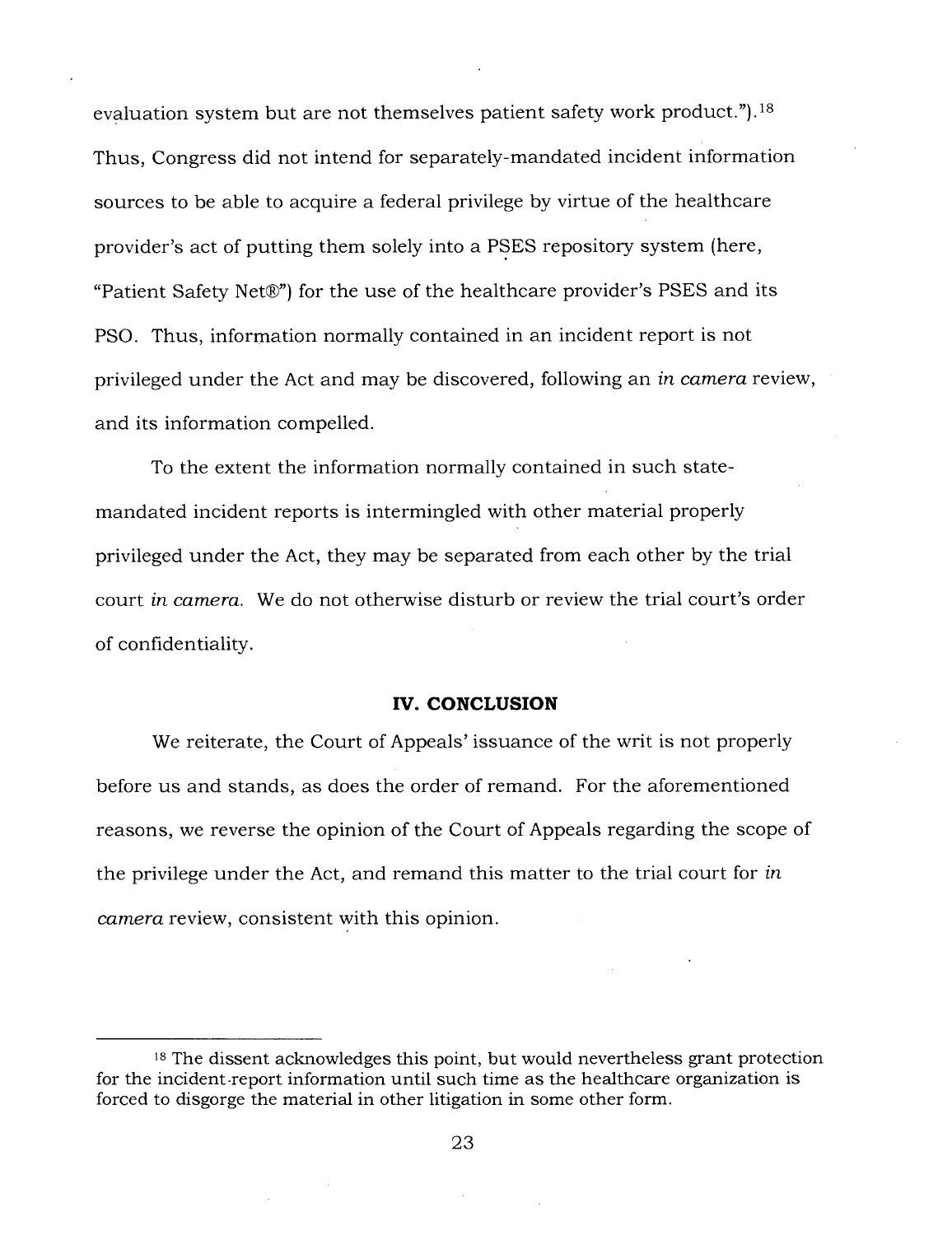Cunningham and Venters, JJ., concur. Noble, J., concurs in result only. Abramson, J., dissents by separate opinion in which Minton, C.J., joins. Keller, J., not sitting.

ABRAMSON, J., DISSENTING: Respectfully I dissent. Although I agree with much of what Justice Scott has to say about the Patient Safety and Quality Improvement Act's (PSQIA, the Patient Safety Act, or the Act) history, I believe the Court has given too little regard to the Act's purpose, has misconstrued the privilege the Act creates, and thereby has undercut the Act's effectiveness in advancing patient safety in Kentucky. The Act envisions a national medical error reporting system apart from and insulated from the fault-based tort (professional liability) and peer-review (professional discipline) systems, a system that will enhance patient care by identifying systemic failures in health care delivery through the vast collection and analysis of pertinent data. Participation in what has come to be referred to as the "patient safety" approach to medical errors will be discouraged if the attendant privilege is not strictly construed as Congress intended. The majority's decision allows Kentucky judges to sift through federally protected patient safety data for otherwise discoverable material under state law, and thus, frustrates the Act's intent. That said, I agree that the Patient Safety Act was never intended to displace state law and that Kentucky clearly requires hospitals to maintain incident investigation reports and other records which are discoverable by a patient or her estate. A hospital's participation in the national reporting system created by the Patient Safety Act does not excuse compliance with those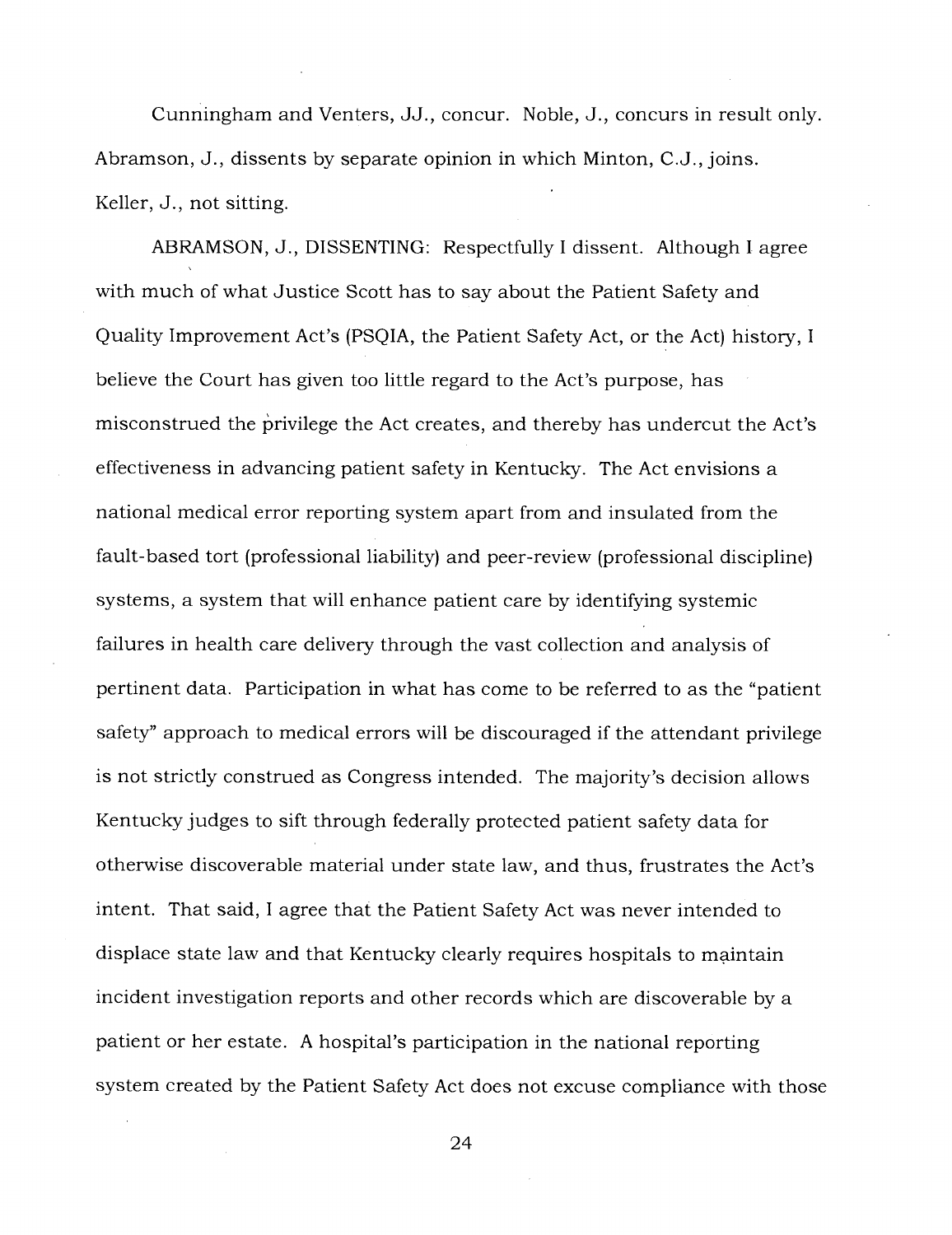state record-keeping requirements. In my view, patients continue to have access to those records available to them under Kentucky law prior to the Patient Safety Act but now, as then, the source of the records must be the hospital's state-mandated internal record system and not the in-house patient safety system or data clearinghouse used by the hospital to participate voluntarily in the PSQIA.

#### **RELEVANT FACTS**

Underlying the discovery dispute at issue here is a medical malpractice action brought by the estate of Luvetta Goff against three surgeons who performed back surgery on Ms. Goff at the University of Kentucky Hospital in January 2011. Ms. Goff died during the procedure, and the estate alleges that her death was caused by the surgeons' negligence. Following Ms. Goff's death, a hospital nurse entered a post-event report into the hospital's Patient Safety Evaluation System, an information collection and management system implemented at the hospital pursuant to the Patient Safety Act. When the estate made a discovery demand that the report be disclosed, the defendants moved for a protective order on the ground that under the Act the report is privileged.

The trial court denied the defendants' motion, whereupon the defendants sought mandamus relief in the Court of Appeals. That Court agreed with the defendants to the extent of recognizing a federal privilege under the Act independent of any state-law privileges, but ruled that the federal privilege applies only to "documents that contain a self-examining analysis."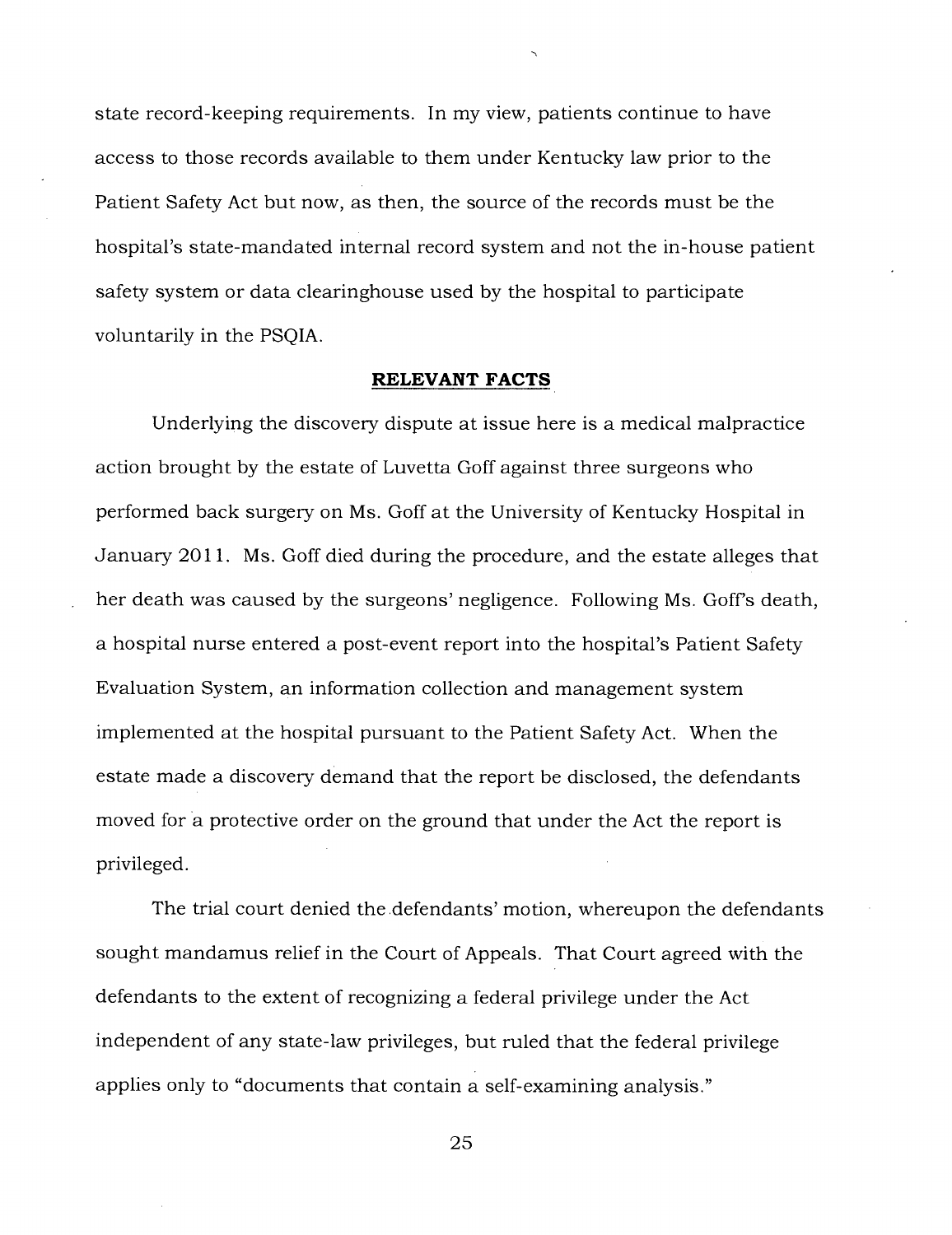Accordingly the Court remanded the matter to the trial court with instructions to review the nurse's report in camera and to grant or to deny discovery based on its view of whether the report contained such an analysis.

Arguing that the Court of Appeals read a limitation into the Patient Safety Act's privilege that Congress did not put there, the defendants have asked this Court to correct its ruling and to order the trial court simply to deny discovery of the nurse's report. The majority agrees that the Court of Appeals improperly rewrote the federal statute, but then undertakes its own revision and holds that the federal privilege does not apply to information "normally contained" in a state-mandated incident report. The majority authorizes the trial judge to conduct an *in camera* review to extract that "information normally contained in an incident report." $19$  While I agree that patients or their estates are entitled to that information, I strongly disagree with this manner of obtaining it.

#### **ANALYSIS**

As the Court recounts, Congress passed the PSQIA, 42 U.S.C. §§ 299b- $21-299b-26$ , in 2005 in response to wide-spread concerns that an alarming number of preventable medical errors result not from or not primarily from a particular practitioner's carelessness, the sort of error the tort and peer-review systems respond to and seek to deter, but rather from systemic failures.

<sup>&</sup>lt;sup>19</sup> In addition to disregarding the clear import of the Act, this in camera review raises serious practical concerns since judges, not typically being medically trained, may have difficulty identifying what information is normally contained in an incident report. Judicially created "incident reports" are no substitute for the real thing prepared by trained medical professionals.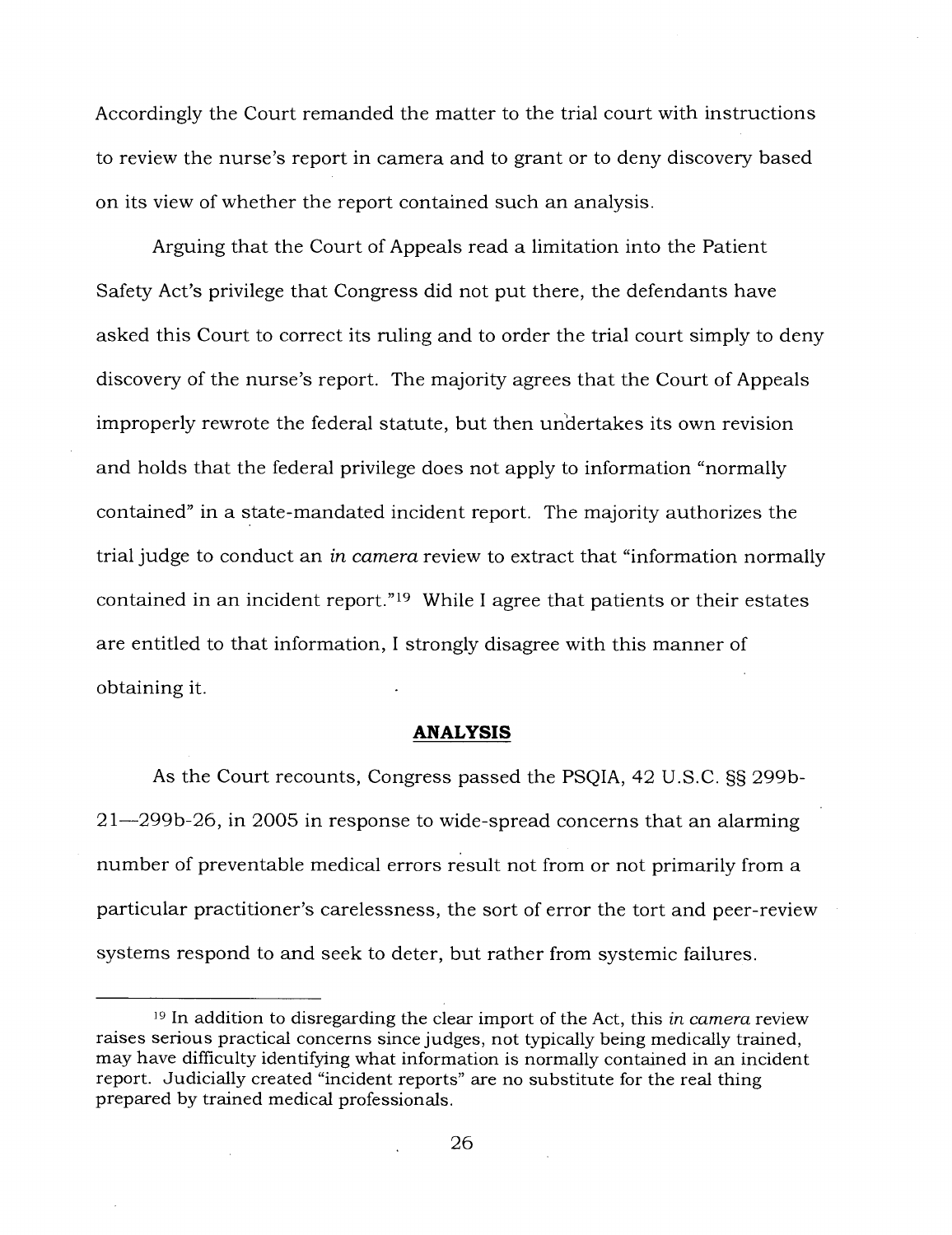Randall R. Bovbjerg and Robert H. Miller, *Paths to Reducing Medical Injury: Professional Liability and Discipline vs. Patient Safety—and the Need for a Third Way, 29 J.L. Med. & Ethics 369 (2001) (discussing the 1999 Institute of* Medicine's report, *To Err is Human: Building a Safer Health System,* and its spawning of the "patient safety" movement); Frederick Levy, M.D., J.D., *et al., The Patient Safety and Quality Improvement Act of 2005: Preventing Error and Promoting Patient Safety,* 31 J. Legal Med. 397 (2010) (discussing the PSQIA as a congressional response to patient-safety-movement concerns). Hoping to borrow from the non-fault-based systems approach to safety improvement successfully employed by other industries, in particular the aviation industry, Congress created a system whereby health care providers can (the system is entirely voluntary) establish an in-house "patient safety evaluation system" for the "collection, management, or analysis" of patient safety-related information. 42 U.S.C. § 299b-21(6). The providers may then submit the collected information to data clearing houses referred to in the Act as Patient Safety Organizations (PSOs). 42 U.S.C. § 299b-24. The PSOs in turn, having rendered the data submitted to them nonidentifiable, provide it to "a network of patient safety databases," which "shall have the capacity to accept, aggregate across the network, and analyze nonidentifiable patient safety work product." 42 U.S.C. § 299b-23. This network-wide aggregation and analysis is intended to enable researchers to identify flaws in health care delivery practices and to recommend improvements to the health care providers. The purpose of the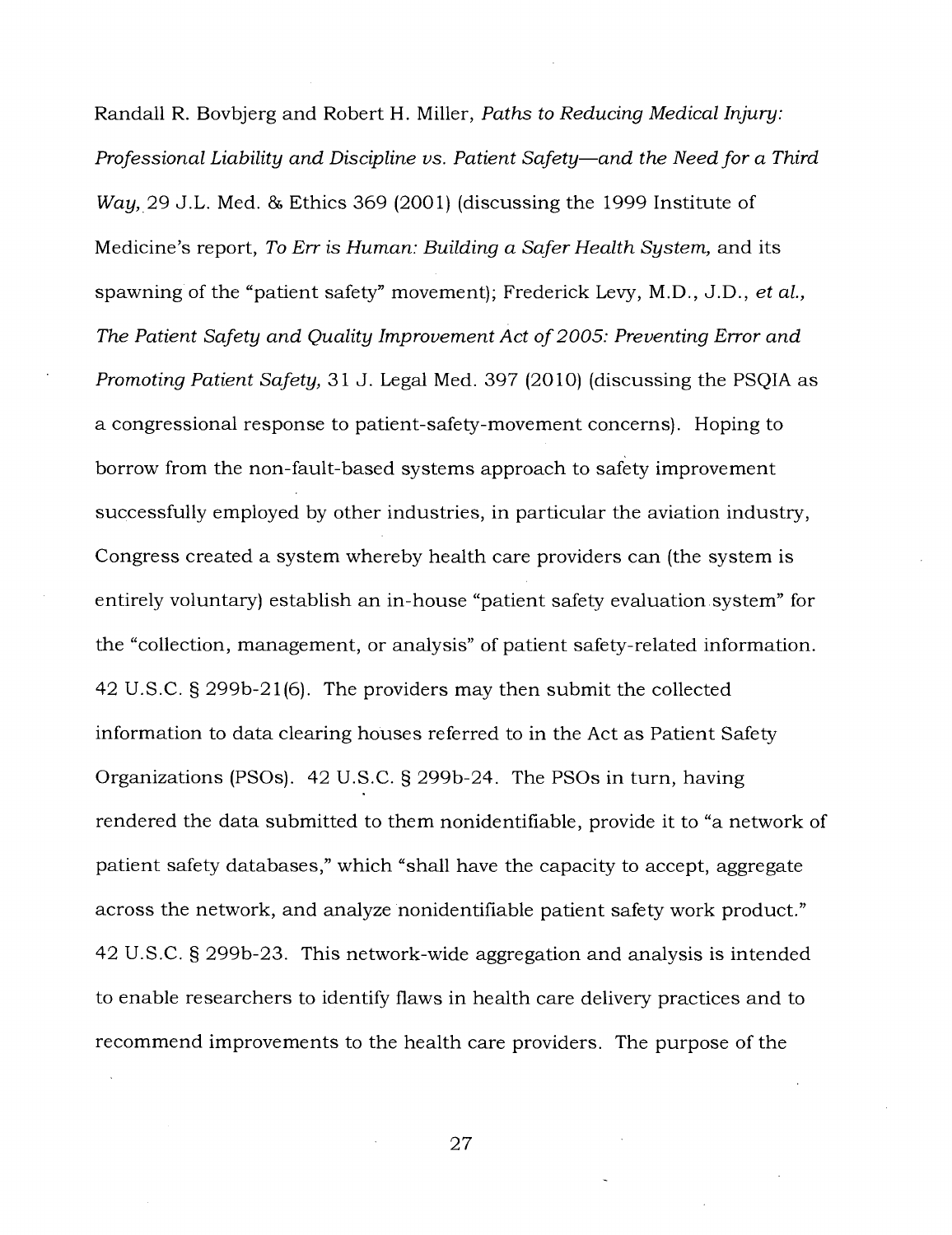Act, as explained in the Senate Report accompanying the Act's very similar

2003 version, is thus

to encourage a "culture of safety" and quality in the U.S. health care system by providing for broad confidentiality and legal protections of information collected and reported voluntarily for the purposes of improving the quality of medical care and patient safety. These protections will facilitate an environment in which health care professionals and organizations report and evaluate health care errors and share their experiences with others in order to prevent similar occurrences.

Senate Report No. 108-196, at 3 (Nov. 2003). <sup>20</sup>

Plainly, the success of the system is contingent upon the willingness of

providers to supply safety-related information, including information about

errors and near errors, to the PSOs. Accordingly the Act seeks to encourage

provider participation by protecting their information. Specifically the Act

provides in pertinent part as follows:

Notwithstanding any other provision of Federal, State, or local law, . . . patient safety work product shall be privileged and shall not be--

(1) subject to a Federal, State, or local civil, criminal, or

<sup>20</sup>As the majority correctly notes, the 2003 Senate version of the legislation (S. 720) is not the version ultimately enacted in 2005. It was, however, a very close precursor of that version, both in its general purposes and structure and in its specific terms. *See* Robert A. Kerr, *The Patient Safety and Quality Improvement Act of 2005: Who Should Pay For Improved Outcomes,* 17 Health Matrix 319, 328 (2007) (noting that the 2005 version of the Act was to a large extent simply a reintroduction of the Senate's 2003 version). In particular, S. 720 provided a privilege for "patient safety data" identical to the Act's privilege for "patient safety work product," defined "patient safety data" in terms nearly identical to those in the Act defining "patient safety work product," and similarly limited that definition so as not to include "information (including a patient's medical record) that is collected or developed separately from and that exists separately from patient safety data. Such separate information or a copy thereof submitted to a patient safety organization shall not itself be considered as patient safety data." Senate Report No. 108-196, at 24. The Report accompanying S. 720, in other words, provides, in my view, meaningful insight into the congressional intent animating the PSQIA.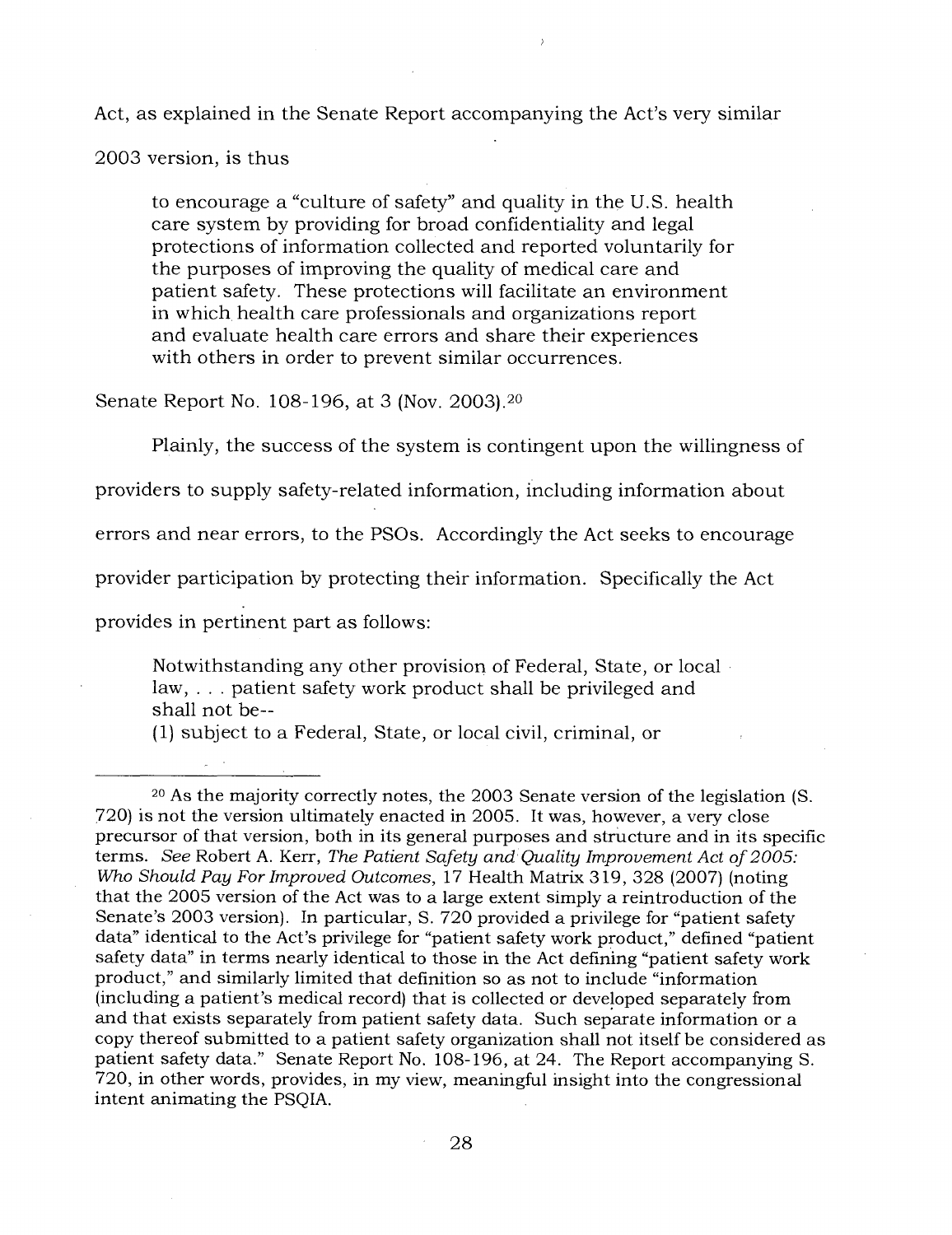administrative subpoena or order, including in a Federal, State, pr local civil or administrative disciplinary proceeding against a provider;

(2) subject to discovery in connection with a Federal, State, or local civil, criminal, or administrative proceeding, including in a Federal, State, or local civil or administrative disciplinary proceeding against a provider;

(3) subject to disclosure pursuant to section 552 of Title 5 (commonly known as the Freedom of Information Act) or any other similar Federal, State, or local law;

(4) admitted as evidence in any Federal, State, or local governmental civil proceeding, criminal proceeding, administrative rule making proceeding, or administrative adjudicatory proceeding, including any such proceeding against a provider, or

(5) admitted in a professional disciplinary proceeding of a professional disciplinary body established or specifically authorized under State law.

42 U.S.C. § 299b-22(a). The intent to assure providers that their participation

in the patient safety system is not to be used against them in either the tort or

the peer-review system could hardly be clearer. Indeed, the Senate Report

accompanying the 2003 version of the Act explained that the legislation

establishes confidentiality protections for this written and oral patient safety data to promote the reporting of medical errors. As a result, health care providers will be able to report and analyze medical errors, without fear that these reports will become public or be used in litigation. This nonpunitive environment will foster the sharing of medical error information that is a significant step in a process to improve the safety, quality, and outcomes of medical care.

Senate Report 108-196 at 5.

On the other hand, the patient safety system fashioned by the PSQIA is not intended to supplant or to disable in any way the existing state-law tort and peer-review systems. This intent emerges from Congress's careful distinction between "patient safety work product," to which the privilege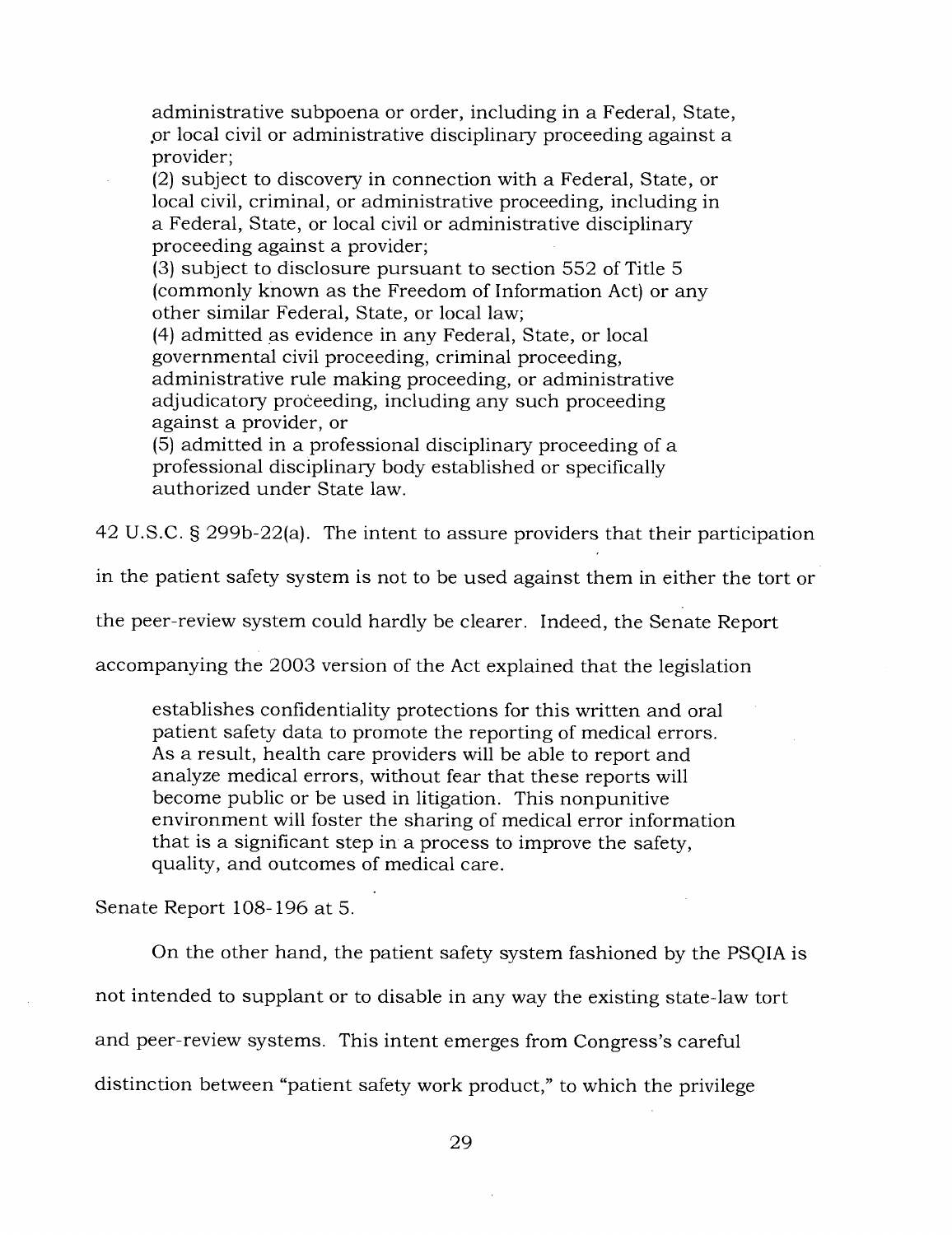applies, and records or information existing apart from the patient safety

system, to which state law discovery rules continue to be applicable:

Patient safety work product

(A) In general

Except as provided in subparagraph (B), the term "patient safety work product" means any data, reports, records, memoranda, analyses (such as root cause analyses), or written or oral statements--

(i) which—(I) are assembled or developed by a provider for reporting to a patient safety organization and are reported to a patient safety organization; or (II) are developed by a patient safety organization for the conduct of patient safety activities; and which could result in improved patient safety, health care quality, or health care outcomes; or

(ii) which identify or constitute the deliberations or analysis of, or identify the fact of reporting pursuant to, a patient safety evaluation system.

#### (B) Clarification

(i) Information described in subparagraph (A) does not include a patient's medical record, billing and discharge information, or any other original patient or provider record.

(ii) Information described in subparagraph (A) does not include information that is collected, maintained, or developed separately, or exists separately, from a patient safety evaluation system. Such separate information or a copy thereof reported to a patient safety organization shall not by reason of its reporting be considered patient safety work product.

(iii) Nothing in this part shall be construed to limit—(I) the discovery of or admissibility of information described in this subparagraph in a criminal, civil, or administrative proceeding; (II) the reporting of information described in this subparagraph to a Federal, State, or local governmental agency for public health surveillance, investigation, or other public health purposes or health oversight purposes; or (III) a provider's recordkeeping obligation with respect to information described in this subparagraph under Federal, State, or local law.

#### 42 U.S.C. § 299b-21(7). The Act's privilege thus applies to anything—data,

reports, analyses, statements, etc.—processed within a patient safety

evaluation system for submission to a PSO. It does not apply, however, to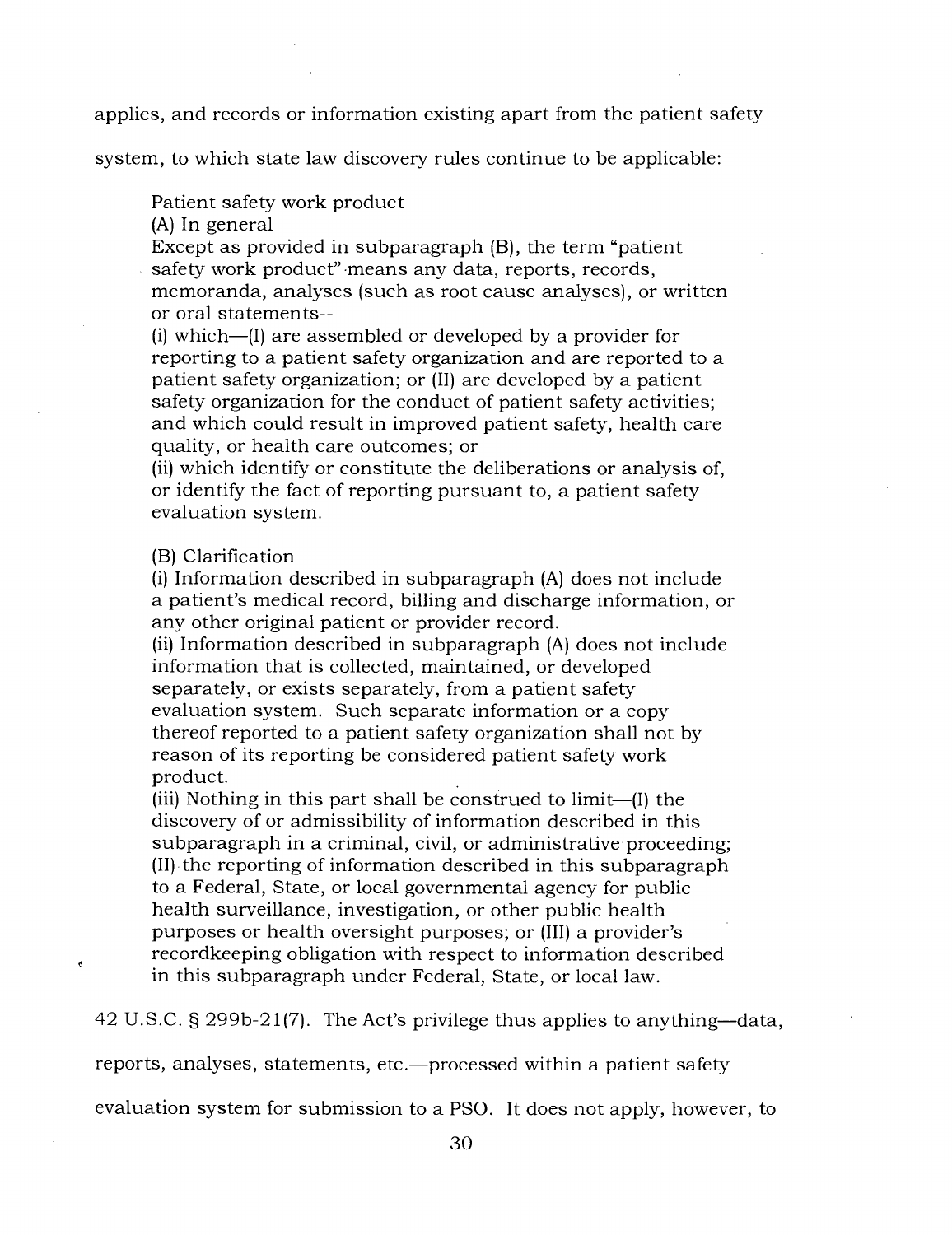records, reports, and other information existing separately from the Act's

patient safety system.

Discussing this distinction, the Secretary of the Department of Health and Human Services, the agency responsible for implementing the PSQIA, has

## explained that

The Department recognizes that the Patient Safety Act's protections are the foundation to furthering the overall goal of the statute to develop a national system for analyzing and learning from patient safety events. To encourage voluntary reporting of patient safety events by providers, the protections must be substantial and broad enough so that providers can participate in the system without fear of liability or harm to reputation. Further, we believe the protections should attach in a manner that is as administratively flexible as permitted to accommodate the many varied business processes and systems of providers and to not run afoul of the statute's express intent to not interfere with other Federal, State, or local reporting obligations on providers.

73 FR 70741 (emphasis supplied). Or, as the Senate Committee explained

The committee finds that broad protections are essential to encourage reporting. Currently, there are few incentives and many barriers for providers to collect and report information regarding patient safety. The primary barrier relates to concerns that information shared to promote patient safety would expose providers to liability. Unless this information can be freely shared, errors will continue to be hidden and errors will be repeated. A more open, nonpunitive learning environment is needed to encourage health care professionals and organizations to identify, analyze, and report errors without facing the threat of litigation and, at the same time, without compromising plaintiffs' legal rights or affecting existing and future public reporting initiatives with respect to the underlying data.

Senate Report 108-196 at 7.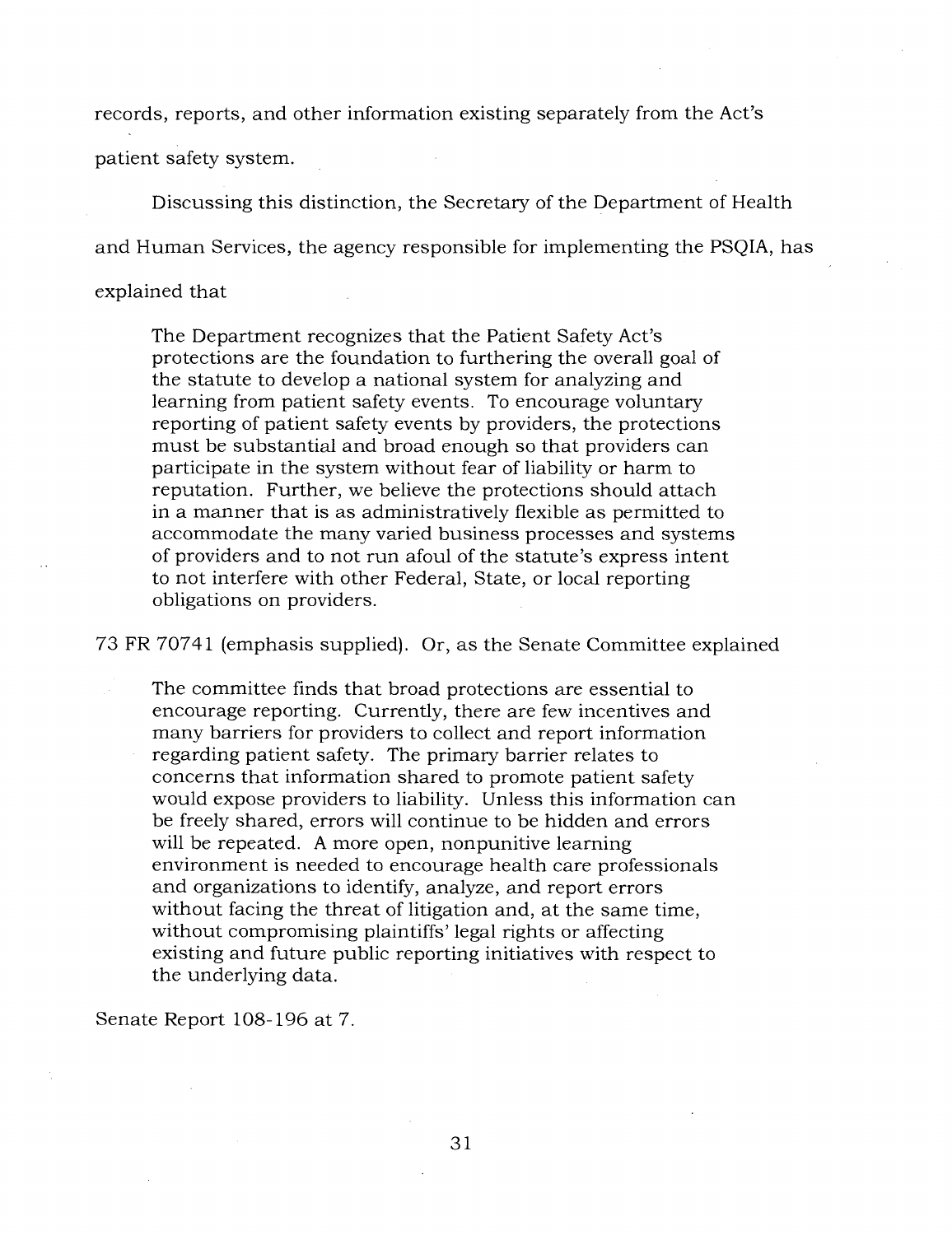To those ends,

The Patient Safety Act establishes a protected space or system that is separate, distinct, and resides alongside but does not replace other information collection activities mandated by laws, regulations, and accrediting and licensing requirements as well as voluntary reporting activities that occur for the purpose of maintaining accountability in the health care system.

73 FR 70742. To give effect to this separate, protected system,

Generally, information may become patient safety work product when reported to a PSO. Information may also become patient safety work product upon collection within a patient safety evaluation system. Such information may be voluntarily removed from a patient safety evaluation system if it has not been reported and would no longer be patient safety work product. As a result, providers need not maintain duplicate systems to separate information to be reported to a PSO from informatioh that may be required to fulfill state reporting obligations. All of this information, collected in one patient safety evaluation system, is protected as patient safety work product unless the provider determines that certain information must be removed from the patient safety evaluation system for reporting to the state. *Once removed*  from the patient safety evaluation system, this information is no longer patient safety work product.

73 FR 70742 (emphasis added). The Act is not intended to and does not

displace state law, for

*when laws or regulations require the reporting of the information regarding the type of events also reported to PSOs, the Patient Safety Act does not shield providers from their obligation to comply with such requirements.* These external obligations must be met with information that is not patient safety work product and oversight entities continue to have access to this original information in the same manner as such entities have had access prior to the passage of the Patient Safety Act. Providers should carefully consider the need for this  $\cdot$ information to meet their external reporting or health oversight obligations, such as for meeting public health reporting obligations. Providers have the flexibility to protect this information as patient safety work product within their patient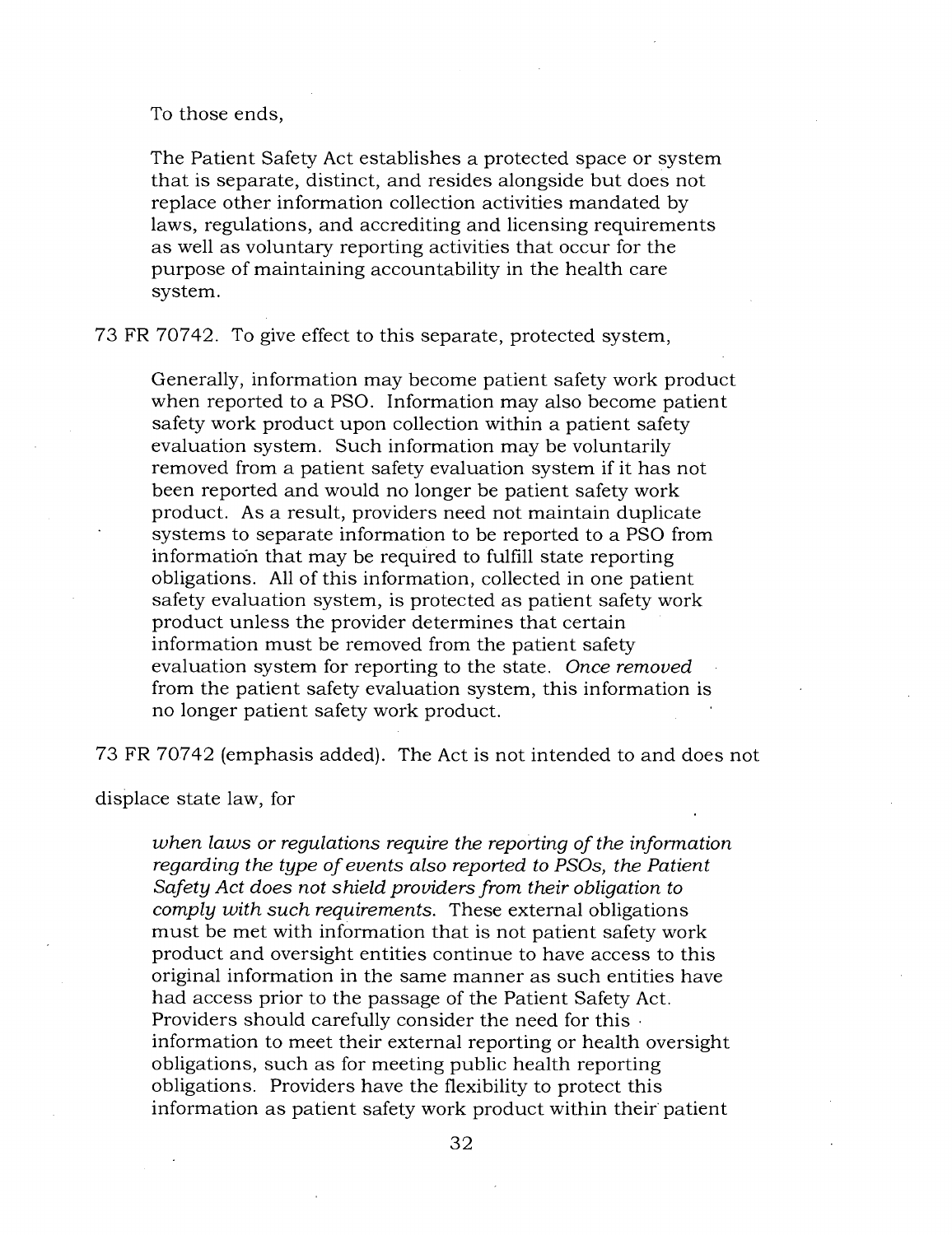safety evaluation system while they consider whether the information is needed to meet external reporting obligations. Information can be removed from the patient safety evaluation system before it is reported to a PSO to fulfill external reporting obligations. *Once the information is removed,* it is no longer patient safety work product and is no longer subject to the confidentiality provisions.

73 FR 70742 (emphasis added). Until it is removed, however, such as by inclusion in a medical or hospital record or in a separately required report, information collected and being assessed in the patient safety evaluation system or information submitted to a PSO retains its federal protection.

What then about a provider who fails to generate a state-mandated record or report, a record or report a civil plaintiff would like to see, as in this case? The remedy cannot be, as either the Court of Appeals or the majority would have it, that a trial court may then rummage through the provider's patient safety evaluation system and PSO submissions in search of documents that do not "contain a self-examining analysis" or information "normally contained" in separate records and reports.<sup>21</sup> Such a remedy would completely undermine Congress's assurance to providers that they may participate in the patient safety system without fear of liability or harm to reputation. It is hard to imagine a holding more at odds with Congress's clear intent to foster provider trust in the patient safety system. *See Dep't of Fin. & Prof'l Regulation* 

<sup>&</sup>lt;sup>21</sup> This case concerns what the Court refers to as a mandated incident report, but as Goff's brief demonstrates, there is nothing in the Court's reasoning that would prevent the trial court from looking for and disclosing information "normally contained" in any required record or report whatsoever.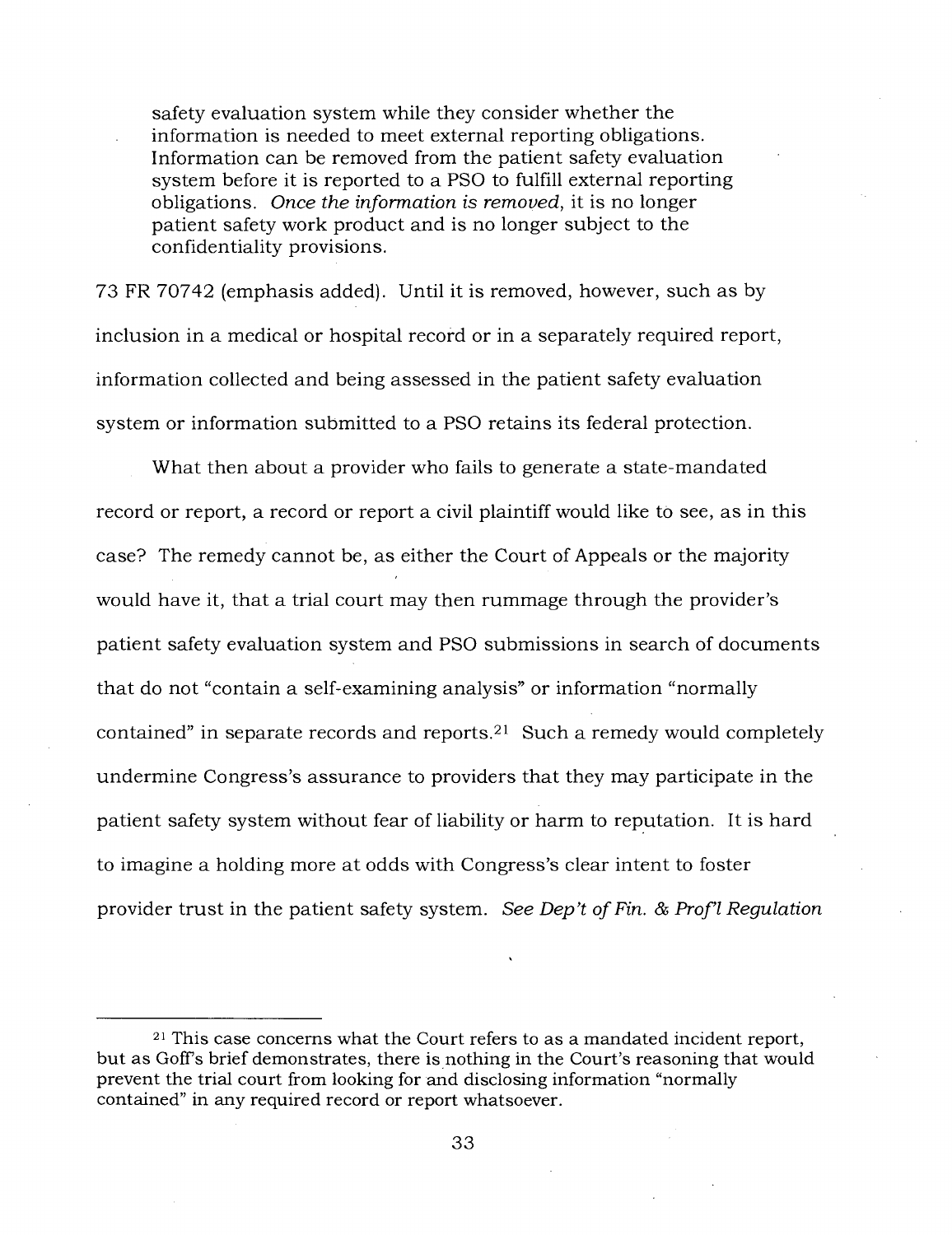v. Walgreen *Co.,* 970 N.E.2d 552 (Ill. App. 2012) (holding that incident reports submitted by a pharmacy to its PSO were privileged under the Act).

The remedy for a recalcitrant provider is not to seek judicial assistance in disregarding the terms and the clear intent of the Patient Safety Act. Instead, a provider's failure under state law to report or to record may be remedied as the Secretary noted, in "the same manner as . . . [it could have been remedied] prior to the passage of" the Act. The estate, of course, has not alleged that the hospital has breached a state-law duty to report, $22$  but because various regulations require that providers generate incident reports, it maintains, and the majority has acceded to this, that it should be allowed access to anything incident-report-like within the hospital's patient safety evaluation system.

As explained above, however, that is not how the Act's privilege is meant to operate. Under the Act, state law governs a patient or her representative's access to records and reports existing outside the patient safety evaluation system, and state law may well entitle an interested party to demand that a required record or report be generated. That pertinent information has been placed in the patient safety evaluation system would be no answer to such a demand. The federal privilege, however, precludes an adverse party's—and a trial court's—invasion of the patient safety evaluation system itself, since under the Patient Safety Act providers must be assured that their participation in the

<sup>&</sup>lt;sup>22</sup> The estate acknowledges, in fact, that it has been provided with Ms. Goff's medical records. It alleges that the records are incomplete, but rather than asserting that the trial court should be free to sift through the hospital's patient safety evaluation system for information "normally contained" in medical records, it recognizes that any dispute over the medical records is "a fight for another day." So should be any dispute over allegedly missing incident reports.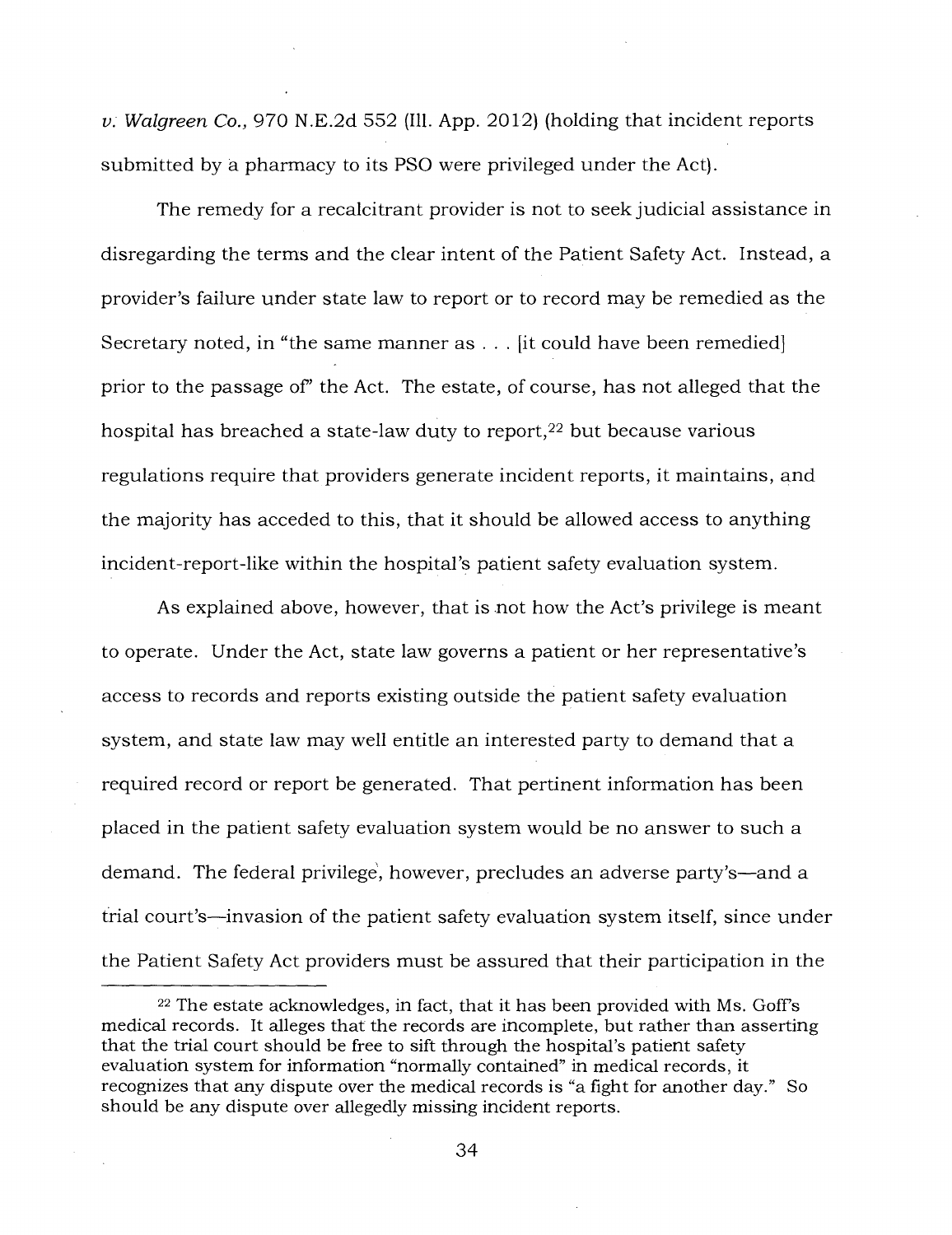patient safety system will not subject them to adverse consequences. As the

Senate Report explained,

`protecting data in a reporting system . . . does not mean that the plaintiff in a lawsuit could not try to obtain such information through other avenues if it is important in securing redress for harm, it just means that the plaintiff would not be assisted by the presence of a reporting system designed specifically for other purposes beneficial to society.' Importantly, the bill does not alter existing rights or remedies available to injured patients. Laws that provide greater confidentiality or privilege protections are also not affected by this legislation.

Senate Report 108-196 at 8 (quoting from the Institute of Medicine's 1999 report, *To Err is Human).* 

The Act, in other words, should have no bearing, one way or the other, on the state's medical malpractice liability system. A provider's submission of materials to a patient safety evaluation system or to a PSO does not shield it from state law record-keeping and reporting obligations, but neither should it expose it to state law liabilities. The majority's failure to recognize the latter as well as the former of these facts will destroy the balance Congress has sought to create and will discourage participation in the patient safety system by Kentucky's healthcare providers. While the hospital could be compelled to prepare the incident report required by state law and such a report would be discoverable, the Court's willingness to short-circuit those determinations and to permit the invasion of the hospital's patient safety evaluation system violates the PSQIA. As the matter currently stands, I would grant the writ the defendants seek.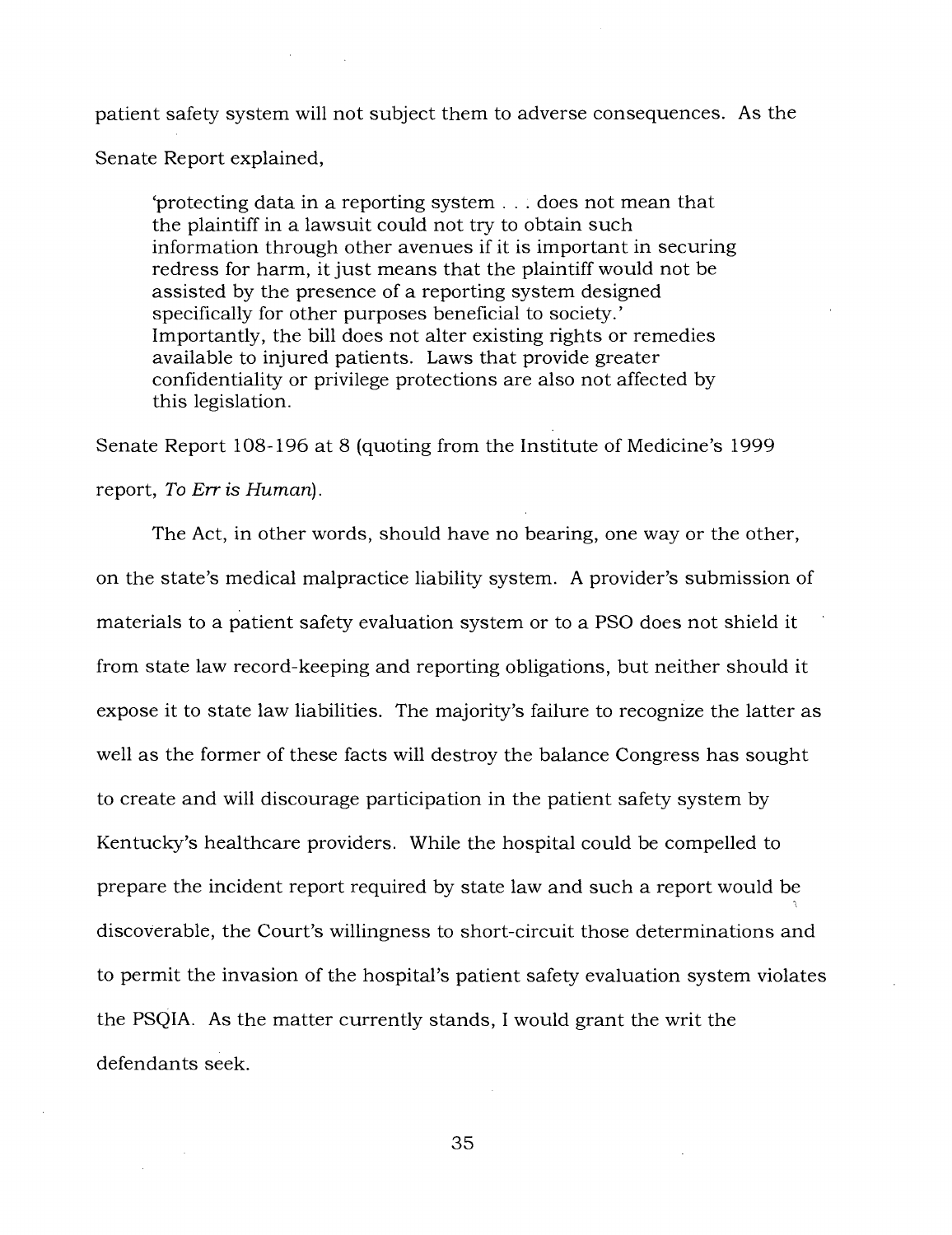#### **CONCLUSION**

In sum, with the PSQIA, Congress has sought to provide for the healthcare industry an error-analyzing capacity that draws on safety data collected from healthcare providers throughout the country. This non-faultbased approach to identifying and mitigating safety hazards, an approach that has come to be referred to as "patient safety," is modeled on similar data collecting and analyzing systems successfully employed in other industries. The system depends on provider candor, and since that candor will be inhibited to the extent that it is apt to be used against the provider in a malpractice setting, the PSQIA creates a broad privilege for information within the patient safety system. Significantly, the privilege does not excuse providers from state record-keeping and report-filing requirements, nor does it impact state-law discovery rules respecting those records and reports. It does, however, protect provider safety data until it is published somehow outside the patient safety system. By disregarding the purpose of the PSQIA, and by misconstruing the privilege it creates, the Court undermines Kentucky's healthcare providers' full participation in the patient safety system and to that extent, at least, both frustrates Congress's intent and denies Kentuckians the benefits of PSQIA's approach to healthcare safety. I respectfully dissent.

Minton, C.J., joins.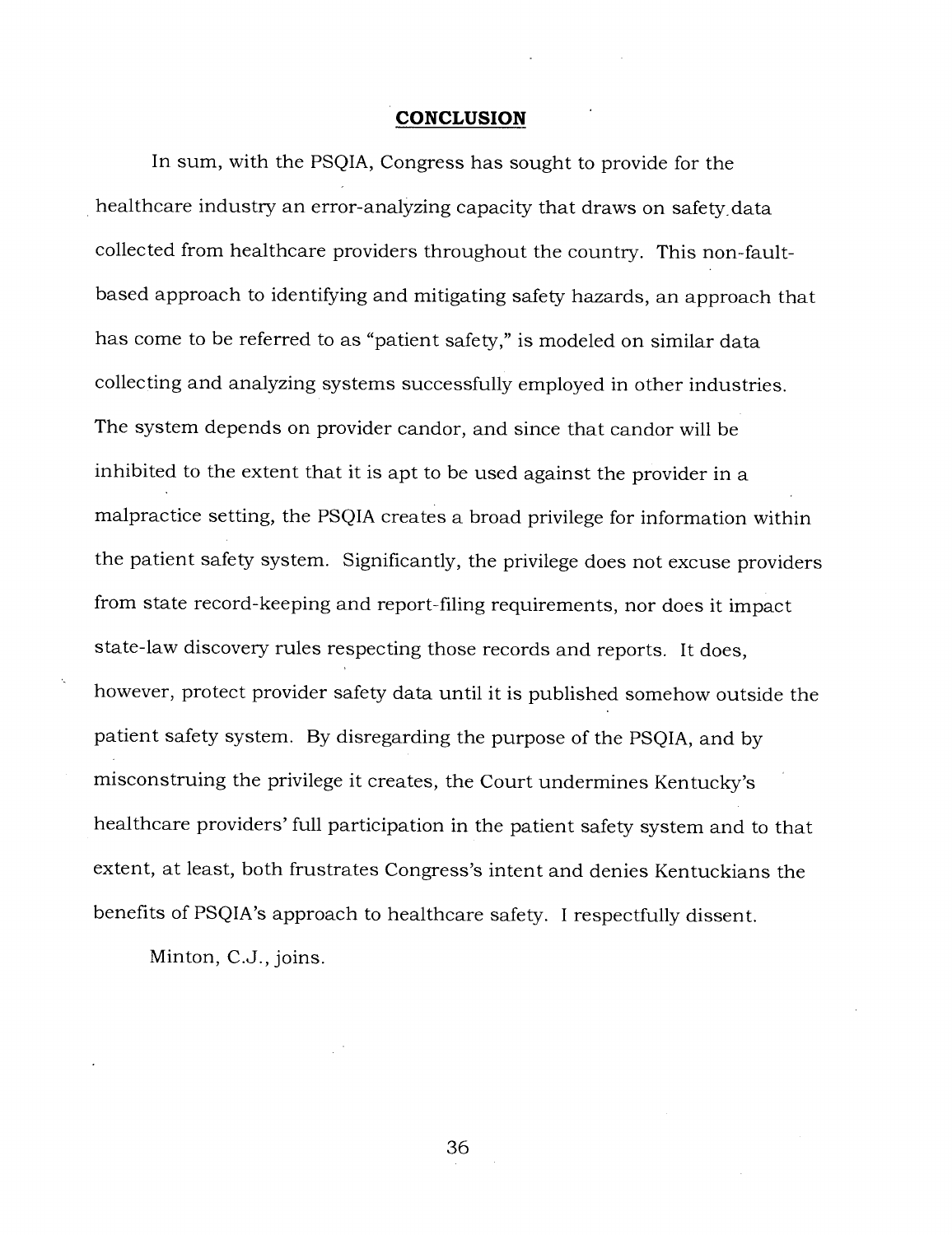## COUNSEL FOR APPELLANTS:

Bradley A. Case Stephen Joseph Mattingly

COUNSEL FOR APPELLEE:

Kimberly Nell Bunnell, pro se

#### COUNSEL FOR REAL PARTIES IN INTEREST:

Herman Michael Lucas

COUNSEL FOR AMICI CURIAE, THE ALLIANCE FOR QUALITY IMPROVEMENT AND PATIENT SAFETY, INC.; THE PATIENT SAFETY RESEARCH FOUNDATION, INC.; VERGE PATIENT SAFETY ORGANIZATION; THE PSO ADVISORY, LLC; AND THE HOSPITAL ASSOCIATION OF RHODE ISLAND:

Leroy E. Sitlinger, Jr. Paul E. Dwyer, Jr. Margaret Binzer

## COUNSEL FOR AMICI CURIAE, KENTUCKY HOSPITAL ASSOCIATION AND AMERICAN HOSPITAL ASSOCIATION:

Dean T. Wellman

## COUNSEL FOR AMICUS CURIAE, UNIVERSITY HEALTHSYSTEM CONSORTIUM PERFORMANCE IMPROVEMENT PSO:

Martin Allen Arnett James W. Hutchison Michael R. Callahan